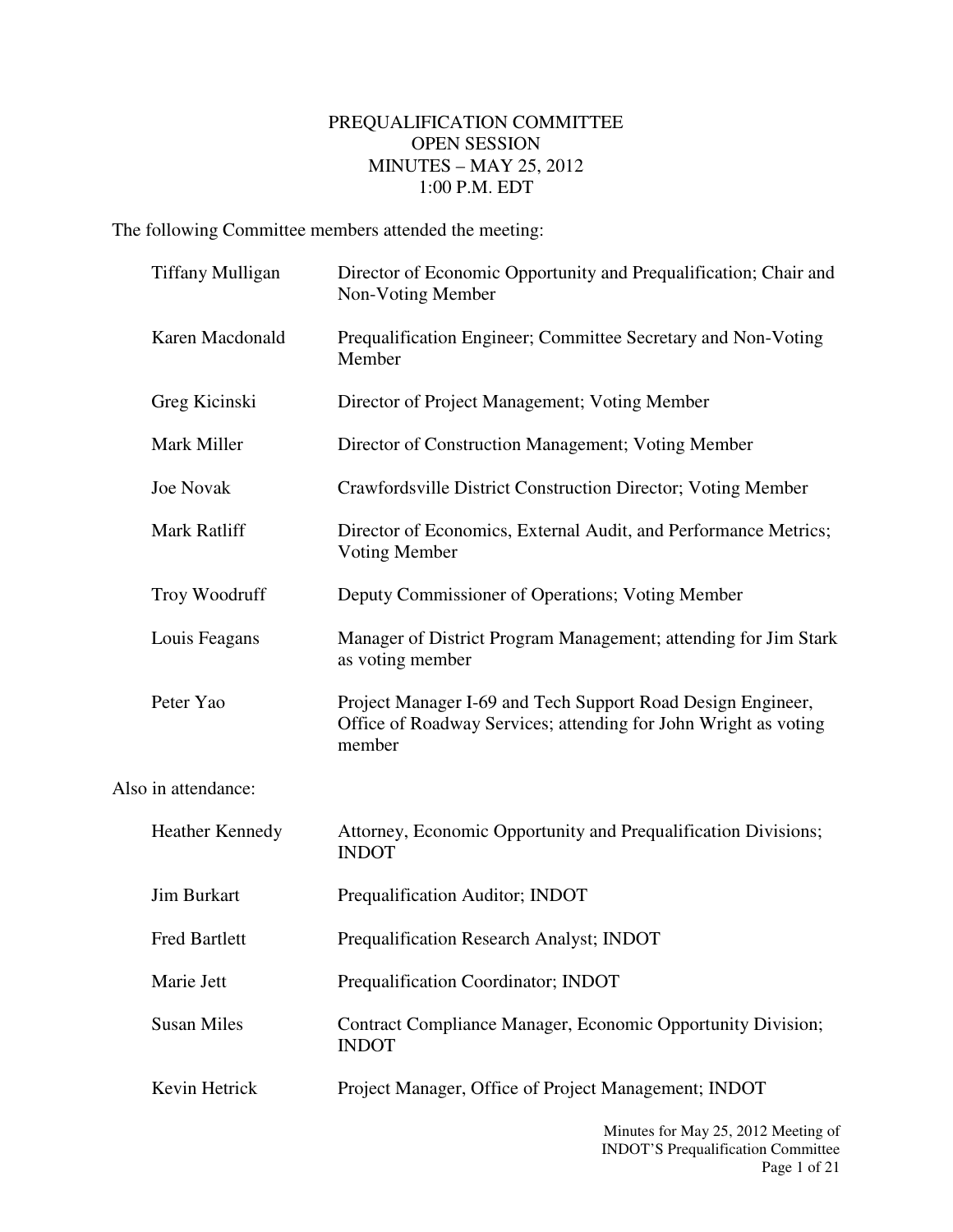| <b>Scott Adams</b>       | Director of Real Estate; INDOT                                               |
|--------------------------|------------------------------------------------------------------------------|
| <b>Bob Hazzard</b>       | Buying Manager, Office of Real Estate; INDOT                                 |
| Gabe Paul                | Attorney, Legal Services; INDOT                                              |
| Denise McHenry           | Indiana Acquisition of Indiana, LLC                                          |
| Angela Whicker           | Formerly of Indiana Acquisition of Indiana, LLC                              |
| <b>Scott Sondles</b>     | Burgess & Niple, Inc.                                                        |
| <b>Greg Garrison</b>     | Burgess & Niple, Inc.                                                        |
| Greg Rominger            | Burgess & Niple, Inc. and American Council of Consulting<br>Engineers (ACEC) |
| Dave Blackburn           | President, Asphalt Materials, Inc. / Pavement Maintenance<br>Systems, LLC    |
| Doug Felton              | Vice President, Pavement Maintenance Systems, LLC                            |
| <b>Stewart Schwikert</b> | Vice President, Pavement Maintenance Systems, LLC                            |
| Mark McCollough          | Asphalt Materials, Inc. / Pavement Maintenance Systems, LLC                  |
| Jan Schutt               | Indiana Sign and Barricade, Inc.                                             |
| Paul Berebitsky          | Indiana Construction Association (ICA)                                       |

\*\*\*\*

The Committee reviewed the following agenda items:

- 1. Adoption of December 1, 2011 Open Session Meeting Minutes
- 2. Adoption of December 1, 2011 Executive Session Meeting Minutes
- 3. INDIANA ACQUISITION OF INDIANA, LLC 1:00
	- a. Errors and Omissions on SR 8 Road Project (Des. No. 0100970); LA Code 5257; Parcel 20
- 4. PAVEMENT MAINTENANCE SYSTEMS, LLC 2:00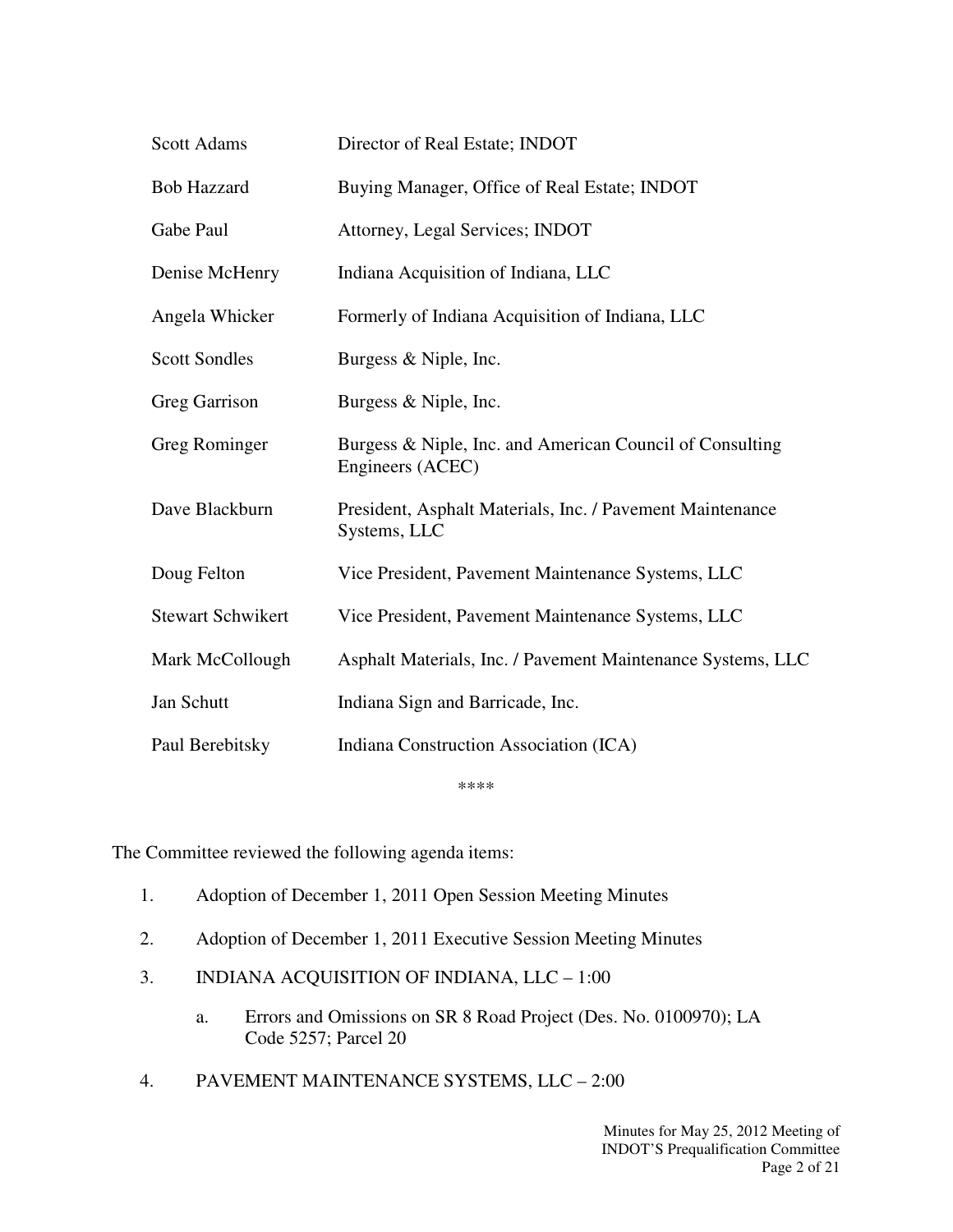- a. Compliance with On-the-Job Training Program
- b. DBE Utilization Requirements on Contracts RS-33287 and RS-33301
- c. Consideration of Prequalification Application

## PREQUALIFICATION COMMITTEE MEETING OPEN SESSION MAY 25, 2012

Ms. Mulligan, Committee Chair, called the meeting to order at 1:01 p.m. EDT. All Committee members were present, with the exception of Mr. Stark and Mr. Wright. Mr. Louis Feagans attended for Mr. Stark. Mr. Peter Yao attended for Mr. Wright.

Ms. Mulligan asked that everyone sign the sign-in sheet that is circulating. She facilitated introductions of all individuals attending the meeting.

Ms. Mulligan explained the Committee meeting procedures: a representative from INDOT presents the issue first, the contractor is allowed to respond, then Committee members and the audience may ask questions.

1. Adoption of December 1, 2011 Open Session Meeting Minutes

Ms. Mulligan called for consideration of the meeting minutes from the December 1, 2011 meeting.

Mr. Miller moved to adopt the meeting minutes from the December 1, 2011 meeting. Mr. Ratliff seconded the motion. All members voted in favor. Ms. Mulligan stated the minutes would be posted on the website within a few days.

2. Adoption of December 1, 2011 Executive Session Meeting Minutes

Ms. Mulligan called for consideration of the meeting minutes from the December 1, 2011 meeting. There are two versions of the Executive Session minutes in the Committee members' packets. The full version of the Executive Session minutes will not be posted due to confidentiality of the subject matter; however, the shortened version of the Executive Session minutes will be posted on the Committee's website.

Mr. Woodruff moved to adopt the meeting minutes from the December 1, 2011 meeting. Mr. Miller seconded the motion. All members voted in favor. Ms. Mulligan stated the minutes would be posted on the website within a few days.

3. Indiana Acquisition of Indiana, LLC - Errors and Omissions on SR 8 Road Project (Des. No. 0100970); LA Code 5257; Parcel 20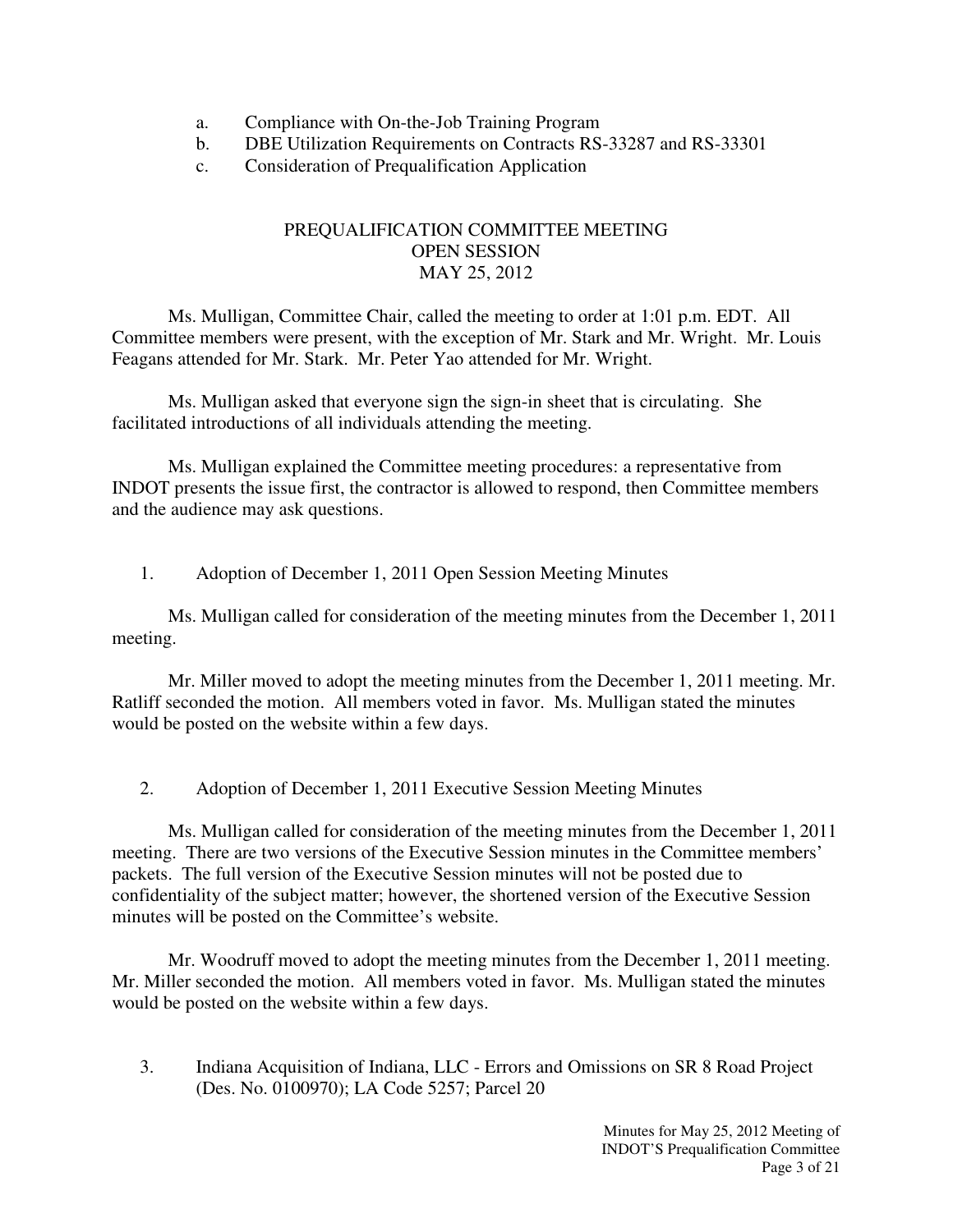Ms. Mulligan introduced Mr. Kevin Hetrick from INDOT Project Management and stated that he will present the issues to the Committee first, and then Indiana Acquisition of Indiana, LLC (Indiana Acquisition) will have an opportunity to respond.

The Executive Summary submitted by the Office of Capital Program Management, which was included in the Committee members' packets, incorrectly referred to parcels 5 and 20. The correct parcels are 20 and 25.

Mr. Hetrick explained that the first item on the table for discussion involves the State Road 8 widening project between Auburn and Garrett. Burgess and Niple, Inc. (B&N) was the prime consultant on the project. Denise McHenry, owner of Indiana Acquisition, provided buying services on the project. Parcels 20 and 25 were owned by the same company. The Deputy Attorney General (DAG) reviewed the parcels and rejected the mortgage release on Parcel 20 twice. The DAG rejected it the first time because it was a copy and the seller's name did not match the name registered with the Indiana Secretary of State (SOS). With the second submission, the DAG rejected the mortgage release because it was a forgery. The Parcel 20 mortgage release showed the same unique pen marks as found on the Parcel 25 document. The notary stamp on the second submission is also in question. Mr. Hetrick stated that this is inappropriate conduct and a serious issue of trust.

Mr. Hetrick stated that in 2010 a similar issue was brought to Ms. McHenry's attention on another project. Because this is the second occurrence, INDOT's Office of Capital Program Management asked that Indiana Acquisition be brought to the Committee. He stated that it is necessary to have clear titles on the properties.

Mr. Hetrick stated that Ms. McHenry violated the requirements in the INDOT Buying Manual. The State of Indiana requires buyers to have a real estate license. Some states do not require buyers to be licensed, but Indiana does. This forgery goes against the public trust. The Office of Project Management recommends that Indiana Acquisition's prequalification be withdrawn for twelve (12) months.

Ms. Mulligan asked if there were any other presenters.

Mr. Scott Adams, INDOT Director of Real Estate, stated that he had information to present in regards to the I-69, Section 4 project. Mr. Adams stated that out of nine parcels assigned to Indiana Acquisition, there were multiple errors with five of the parcels, which is an error rate of 55 percent. He passed out copies of an email summarizing the issues with the five parcels. He stated that these types of errors are inexcusable and cause delays on projects. INDOT relies on the consultant workforce to provide a large amount of work. We require our consultants to have high standards. As a state agency, we have the duty to have competent consultants represent INDOT to the taxpayers of Indiana. Buying is a delicate process. The buyers meet with the property owners in their homes, around the kitchen table. Mr. Adams stated that when a consultant fails, INDOT fails. The Office of Real Estate's (ORE) recommendation for discipline is contractual suspension of work for twelve (12) months.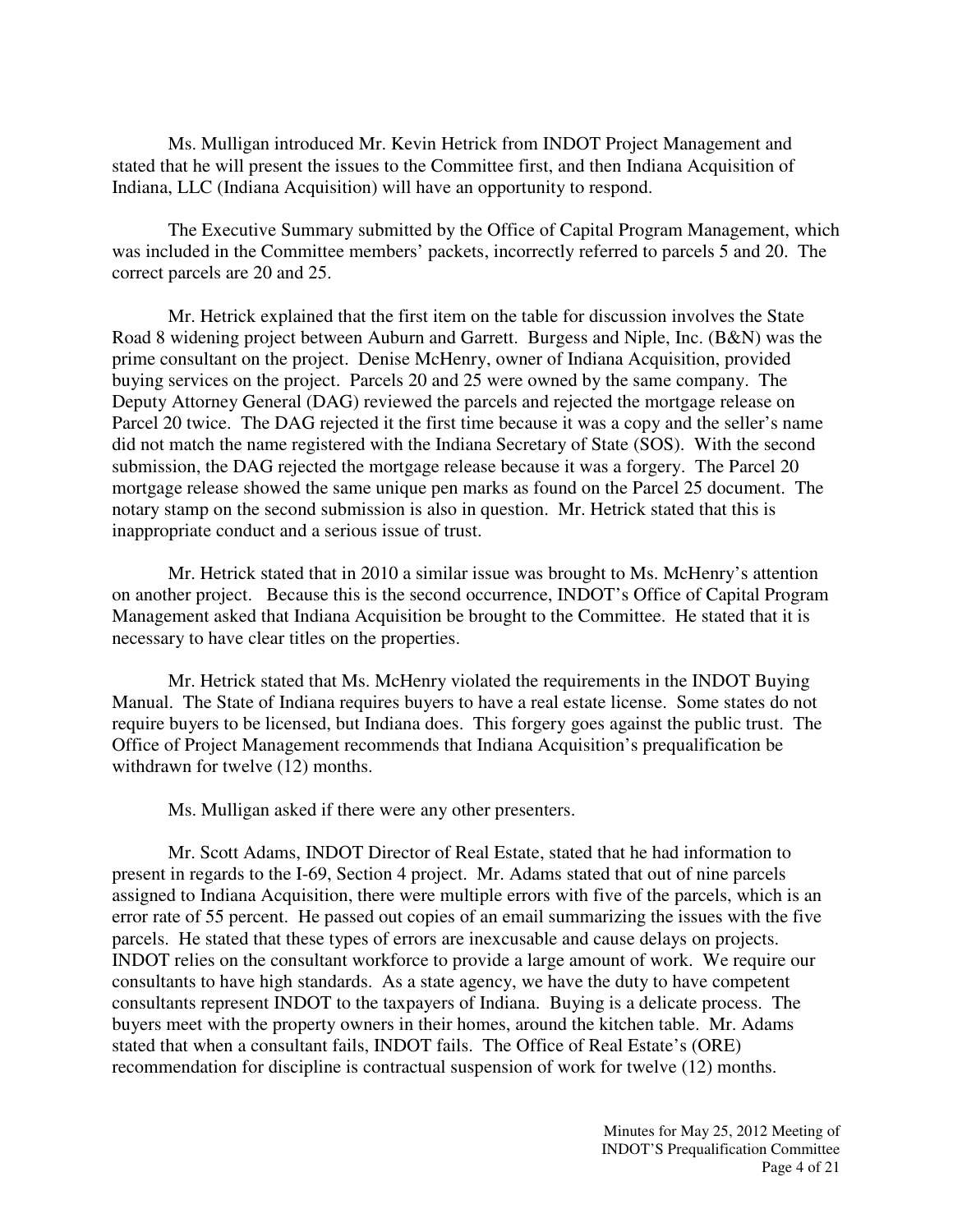Ms. Mulligan asked Ms. McHenry if she would like to respond.

Ms. McHenry introduced herself as the owner of Indiana Acquisition and stated she has been a licensed real estate broker since 1988. She has been doing work for INDOT for 20 years. She used to work for United Consulting Engineers (UCE). She started her company in 2000. Ms. McHenry stated that this is the first allegation of fraud that has ever been mentioned to her.

Ms. McHenry stated she wanted to address the allegations. The property owners gave her the document printed on 8 ½" x 11" paper, which was too short and she knew it would not be accepted by INDOT. The property owner made corrections on the document. Ms. McHenry explained that she asked the property owners for permission to make corrections to the document, and they provided permission in writing.

Ms. McHenry stated that initially the mortgage had been secured properly; however, when the packet was submitted for review, Ms. Kristen Edmundson, DAG, denied the mortgage release because the SOS had the company name listed as G & B Aggregates, LLC, when the company name was actually G & B Aggregate, LLC. She stated that according to the owner, the SOS's records were in error with the extra "s". It took two months to get the correction with the SOS. Ms. McHenry added that she went back to the owners for additional signatures on paperwork six different times and the owners were tired of signing documents.

Ms. McHenry passed out copies of documents related to these parcels, including copies of mortgage releases on Parcel #05 (sic), Parcel #20, and Parcel #25. Apparently the parcel number in the first document was a typographical error. The mortgage amount and mortgage record instrument number were the same as on the mortgage release for Parcel #20. Also included in the documentation provided by Ms. McHenry were the following two statements:

- From G & B Aggregate, LLC dated September 3, 2011- "Andrew F. Brooks, Member and Constance E. Overly, Notary for the State of Indiana do hereby give permission to Denise McHenry, Buyer for the State of Indiana, to change the date on all documents to August 9, 2011." This statement was signed by Andrew F. Brooks and Constance E. Overly.
- Statement dated September 26, 2011- "The undersigned holders of a mortgage excuted (sic) by G & B Leasing dated November 17, 1999 and record (sic) December 13, 2000 in mortgage record instrument #00-10749 of the records of DeKalb County Indiana hereby release all funds from the partial or full sale of said property to G & B Leasings (sic) LLC." This statement was signed by Andrew F. Brooks, John R. Brooks, and Larry Gerig.

Ms. McHenry stated that she has been asked by INDOT personnel from ORE on numerous occasions to make corrections on documents and resubmit them. She gave examples such as changing a name or date on the first page of a warranty deed. She stated that she has asked ORE to make the corrections but has been told that they could not do it, but she as the buyer could on warranty deeds because the signatures were not on the first page.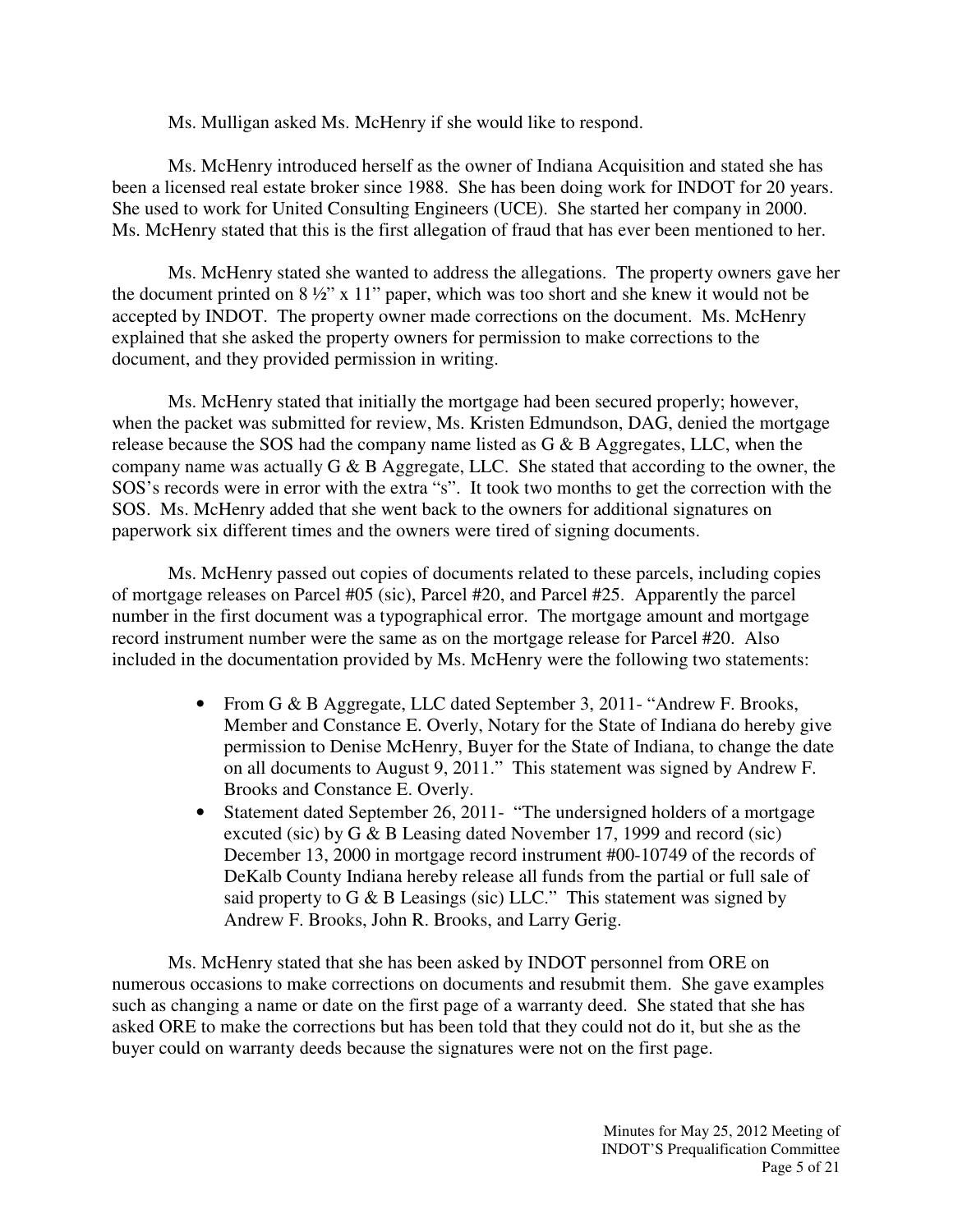Ms. McHenry stated she wanted to address the issues on the I-69 project. She was hired to work on Phase 4. She stated that 20 buyers were brought in for a meeting with ORE, and Mr. Adams told them that they hired the best of the best to work on this project. During this phase of acquisition, there was a special incentive made to the property owners; if they signed the purchase agreement within 30 days, then they would receive 10 percent more. She explained that for an offer of \$1400, the incentive would be \$140. Ms. McHenry stated that nine parcels were assigned to Indiana Acquisition. She stated that she made a mistake with the incentive on five parcels. Ms. McHenry explained that she had increased the incentive when the offer increased. She stated she went back to all five property owners to explain the mistake and correct the incentive.

Ms. McHenry stated that in 20 years working with INDOT, she has only condemned twelve properties. She stated that she has tried to always work out deals with the property owners, and it has saved INDOT a lot of money.

Ms. Mulligan asked if there were any questions.

Mr. Ratliff asked Mr. Hetrick and Mr. Adams why the recommendation is for a twelve month suspension and not a lifetime suspension.

Mr. Adams replied that they were advised by INDOT's Legal Services Section to recommend a twelve month suspension.

Ms. Mulligan stated that when a suspension is issued a time frame is usually set.

Mr. Gabe Paul from INDOT Legal Services explained that the issues of fraud are allegations. He asked Ms. McHenry about the notary signature and stamp.

Ms. McHenry stated she has been a notary for 20 years. She stated she applied her seal to the document.

Mr. Woodruff asked Ms. McHenry for clarification of the name of the notary on the document she sealed.

Ms. McHenry stated that she got permission from the sellers and the notary to apply her stamp. She stated that the owners held their own mortgage. The reason for a mortgage release is to notify the mortgage holder. They did not need to notify themselves. It was a moot point.

Mr. Hetrick stated that there were two reasons the mortgage release was denied the first time; the extra "s" in the company name and the mortgage release was a copy.

Mr. Bob Hazzard, INDOT Buying Manager, explained that the reason the DAG denied the mortgage release was because it was not an original document.

Mr. Paul questioned Ms. McHenry about the incentive program that she mentioned.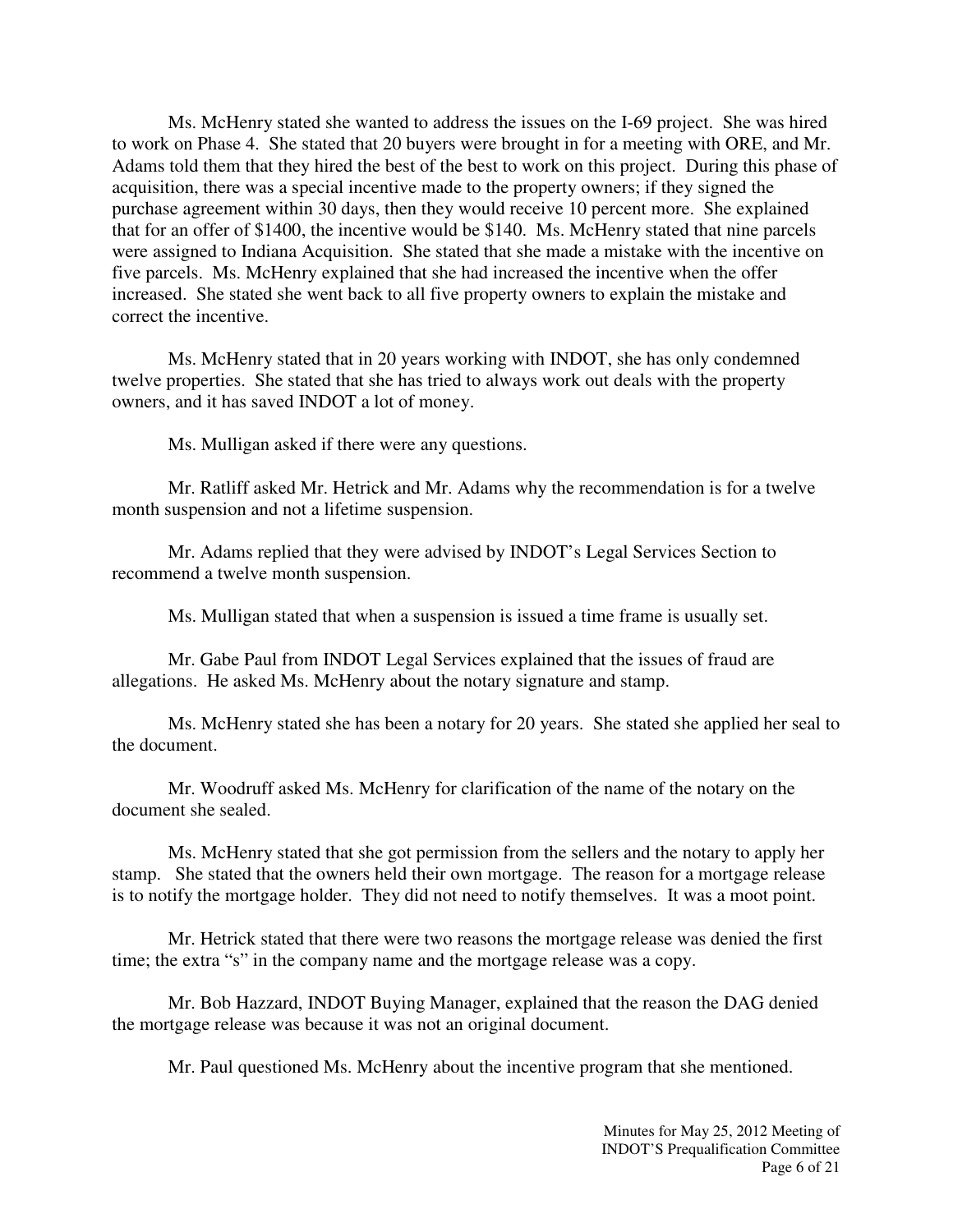Ms. McHenry stated that she did not realize that if the offer went up, then the incentive did not go up. That is where the confusion occurred. Ms. McHenry added that she went back to all the sellers and made corrections to the incentive offers. Ms. McHenry stated that a notary would not predate or back date and then send documents through to INDOT.

Mr. Adams asked Ms. McHenry about the \$140 incentive example she gave earlier. He asked about details of the incentive program.

Ms. McHenry replied that there had been a minimum of \$500 that went up to \$300 on the second phase. She then corrected her reply and said it went from \$1000 to a minimum of \$500.

Mr. Adams stated that the minimum incentive is \$500.

Mr. Kicinski asked Mr. Adams what the issues were with the I-69 project.

Mr. Kicinski asked what INDOT's policy is on changing document errors.

Ms. McHenry replied that it is common practice for buyers to be asked by INDOT to correct the front page and resubmit it to INDOT. Ms. McHenry added that she has two people who can verify that they have talked with buyers and then have had to make changes on documents. Ms. McHenry stated that Ms. Angela Whicker, a former employee of Indiana Acquisition, can verify that it happens regularly.

Mr. Ratliff stated that there is a difference between correcting a name or date and a forged document. The mortgage company and/or title company could have a claim with INDOT.

Mr. Paul asked Ms. McHenry if it was her obligation to go back to the seller to get it signed and notarized again. The seller needs to fill it out. As the buyer, you have an obligation to go back as many times as it takes to get the proper documentation.

Ms. McHenry replied that the sellers gave her permission to change the documents. The documents were not forged. Ms. McHenry stated that a copy is valid because it can be recorded.

Mr. Adams stated that the owners did not sign the mortgage release for Parcel 20. The document submitted to INDOT was not the original signed document.

Ms. McHenry replied that it was an original. The  $8\frac{1}{2}$  x 11" document that the owners altered was the original.

Mr. Joe Novak asked if it wouldn't have been easier to get a new mortgage release signed, instead of getting a letter stating it was OK to revise the document.

Ms. McHenry replied that she did go back for signatures.

Mr. Feagans asked Ms. McHenry if INDOT's expectations were for buyers to get original signatures on the form.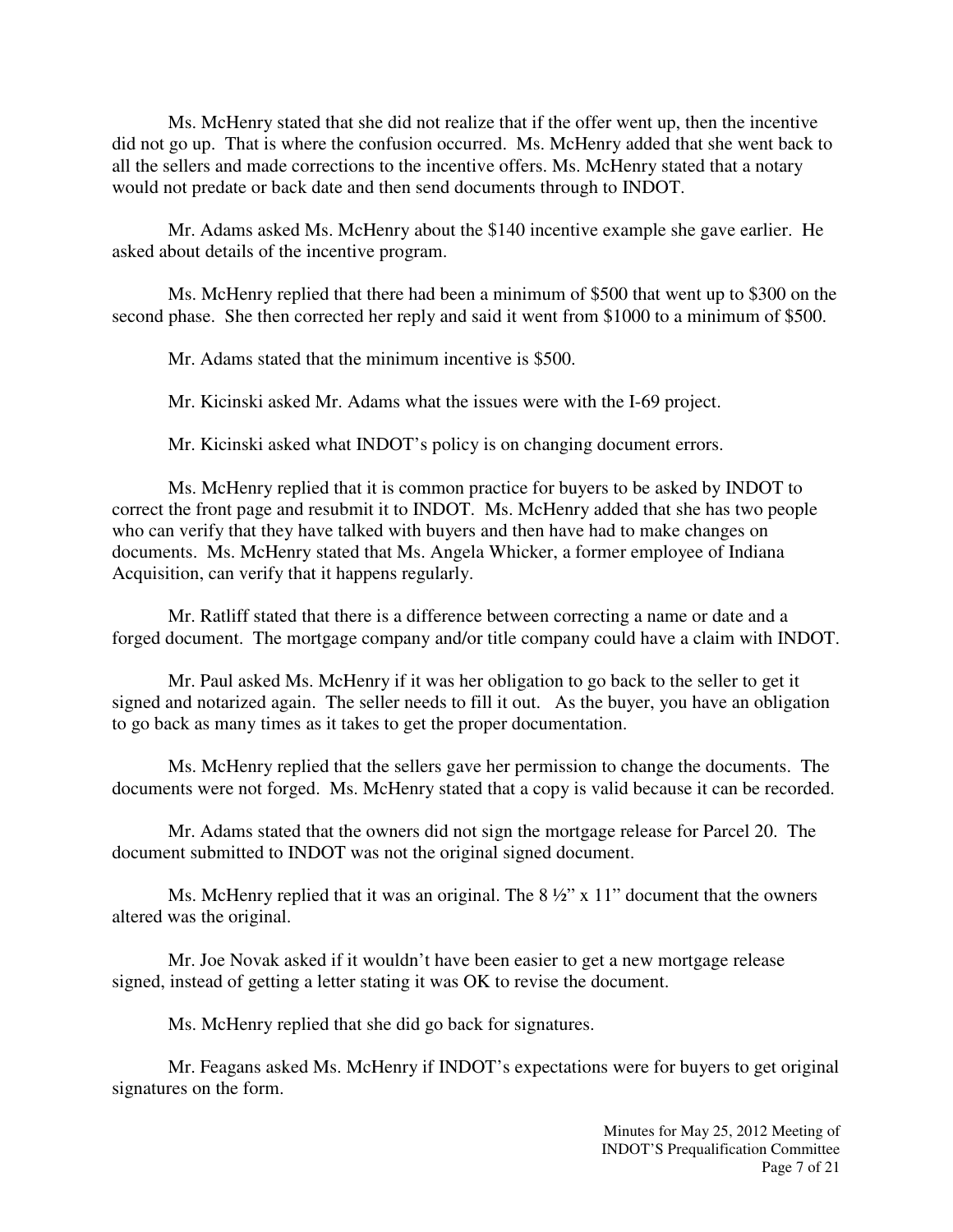Ms. McHenry stated that she was trying to help the property owner and not have to go back to them.

Mr. Scott Sondles stated that he is with B&N. He is an engineer and was one of the authors of the 1999 INDOT Real Estate Manual. He stated he wanted to speak on behalf of the SR 8 project. It is a unique situation when the owner of the parcel is also the mortgage holder. The purpose of the mortgage release is to notify the mortgage holder. It is a moot point in this case. Mr. Sondles stated that Ms. McHenry made a good faith effort. It was a tough assignment. There is a small community of real estate buyers. There was no malice or intent to commit fraud. Please take into consideration that this was a very small team.

Ms. McHenry stated that she has a letter from Mr. Steve Jones, Vice President of UCE, that states that she used to work for them and still does work for them on contract and everything that she has done for them has been with integrity. Ms. McHenry also stated she has a letter from Mr. McClure that states that Ms. McHenry had gone far above what was expected of her on a project involving apartments at Purdue University. She put together a deal that allowed the students to stay in the apartments for the remaining school year after the property was sold.

Mr. Woodruff asked INDOT staff what happened in 2010.

Mr. Adams replied that it was an issue involving a warranty deed. One document was a color photo copy of the other document. It also was rejected by the DAG.

Mr. Woodruff asked if Ms. McHenry was informed of this problem.

Mr. Adams replied yes, she was.

Mr. Woodruff asked Ms. McHenry why she would not go back for new signed documents, especially after the first incident.

Ms. McHenry replied that she barely remembers that incident and stated she did not think the incident was the same. She stated that she found out that the recorders would take copies.

Mr. Woodruff asked Ms. McHenry if it was her understanding that she needed to provide originals to INDOT.

Ms. McHenry replied yes, she needed to provide originals.

Mr. Woodruff asked Ms. McHenry why she would submit copies.

Ms. McHenry replied that she had approval from the owners.

Mr. Paul asked Ms. McHenry if she worked for the property owners or INDOT.

Ms. McHenry replied INDOT.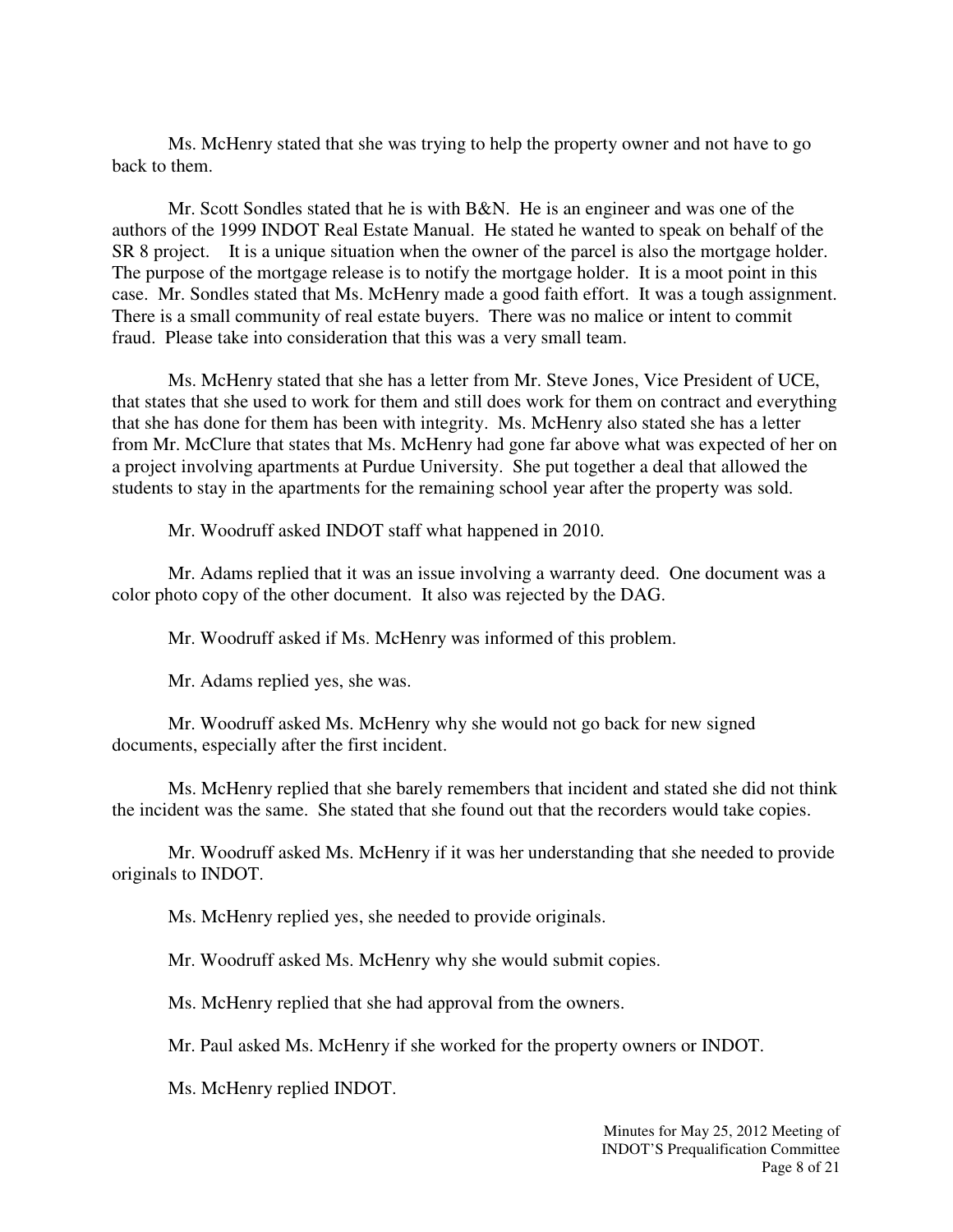Ms. Mulligan asked if there were any other questions.

Mr. Kicinski asked Ms. McHenry whose stamp was used to notarize the corrected document.

Ms. McHenry replied that it was hers.

Mr. Kicinski asked if she used her stamp when it was another notary's signature.

Ms. McHenry replied yes. She stated she had permission to do so. Mr. Andrew Brooks (property owner) and Ms. Constance Overly (notary) were both fine with a copy. The owner has all the documents.

Mr. Hazzard stated that the original paperwork from Parcel 25 was copied, altered, and used for Parcel 20. This creates a risk. The owners could come back on INDOT.

Mr. Adams stated that an original document was submitted for Parcel 25. We did not receive the original document for Parcel 20. The signatures were from a copy of the Parcel 25 document. It now has been recorded and the mortgage released. The DAG's job is to ensure that INDOT is acquiring right-of-way in accordance with the laws of the State of Indiana. INDOT cannot accept a copy of the mortgage release because the owners could come back on INDOT.

Ms. Mulligan asked Ms. Kennedy to inform the next contractor that the meeting was running behind schedule.

Mr. Yao asked if the mortgage release has been signed by the property owners for Parcel 20.

Ms. Mulligan asked what has been done to correct the problem.

Mr. Hazzard replied that ORE asked Ms. McHenry to go back to the property owners and have a whole new document signed. Mr. Hazzard stated that INDOT does not ask buyers to make changes on documents, except on the front page of deeds.

Mr. Adams stated that this is Ms. McHenry's second offense. ORE does not tell buyers to make changes to documents. The owners are allowed to make changes to the document, but it is not a policy that ORE tell the buyers to make changes.

Ms. McHenry asked Ms. Wicker to speak to the Committee. Ms. Wicker is Ms. McHenry's daughter. Ms. Wicker stated that she worked for Indiana Acquisition for ten years. She stated that there are a lot of gray areas with this issue. Ms. Wicker stated that she personally has been asked by INDOT personnel, and she knows other buyers who have been asked, to make changes to documents and fax or email the document back to INDOT. She has been asked to change the wording on documents to satisfy the DAG. She goes back to the owners to get permission, but has never been asked by INDOT to provide justification of the approval from the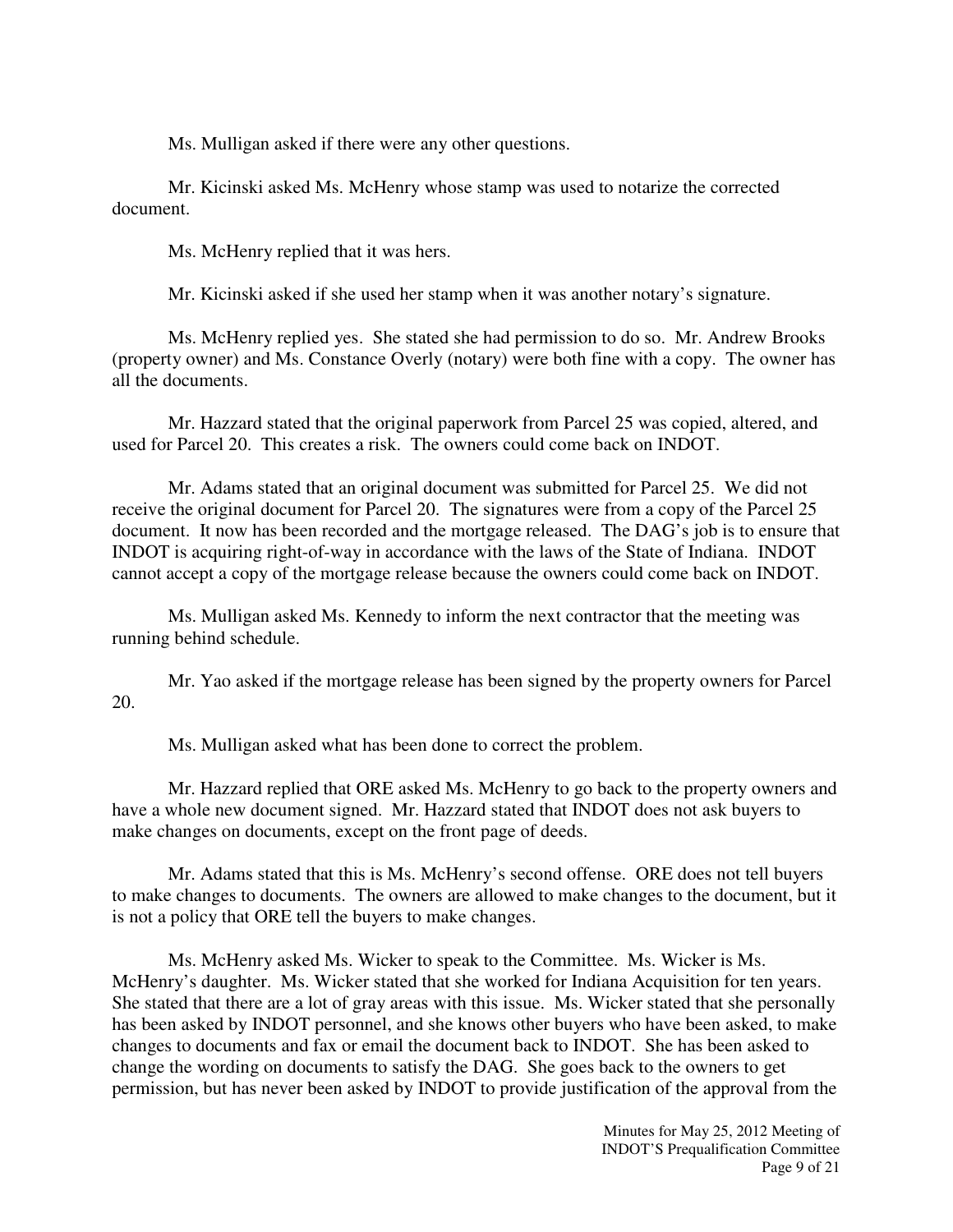owners. Ms. Wicker stated that she has never witnessed fraudulent behavior by Ms. McHenry. Her actions with this incident were not malicious.

Ms. McHenry asked if anyone would like to see the letter of recommendation from UCE that she previously mentioned. She provided copies of the letter to the Committee.

Mr. Greg Garrison from B&N stated that he had been told by two buyers that they had been asked to correct documents and they were not asked to provide approval/concurrence from the owners. He stated that Ms. McHenry corrected the problem quickly.

Ms. Mulligan asked if anyone on the Committee wanted to make a motion. She stated the options include suspending a company's prequalification certificate, reducing their capacity rating, removing a work type, or the Committee could ask for additional information or an improvement plan. Ms. Mulligan asked Ms. Heather Kennedy, Attorney for the Economic Opportunity and Prequalification Divisions, if that covers the options.

Ms. Kennedy responded yes.

Mr. Joe Novak asked if Ms. McHenry's current assignments exceed her capacity.

Ms. Macdonald referred to the list of contracts provided in the Committee members' packets and replied that Indiana Acquisitions may have work remaining on older on-call buying contracts, but it appears that her current work is from subcontractors.

Ms. McHenry stated that she has lost two jobs this year on I-69 because she has been blackballed by INDOT. Consultants were told not to use her. She stated that she knows this is a serious allegation, and she is here to clear her name.

Mr. Woodruff asked Mr. Hetrick why the recommendation is for a one year suspension.

Mr. Hetrick replied it was the recommendation given by Mr. Adams.

Mr. Adams added that one year is a significant amount of time to send a message.

Mr. Feagans asked if we should go to the Indiana Professional Licensing Agency to get their opinion.

Ms. Kennedy replied that process requires the complaint to be sent in to the Attorney General's Office and then they decide whether or not to take it to the Real Estate Board.

Mr. Adams also pointed out the issue is with the notary license too.

Mr. Woodruff stated that he is disturbed by this incident and the one that happened in 2010. Both had been brought to McHenry's attention. INDOT should not accept this type of behavior.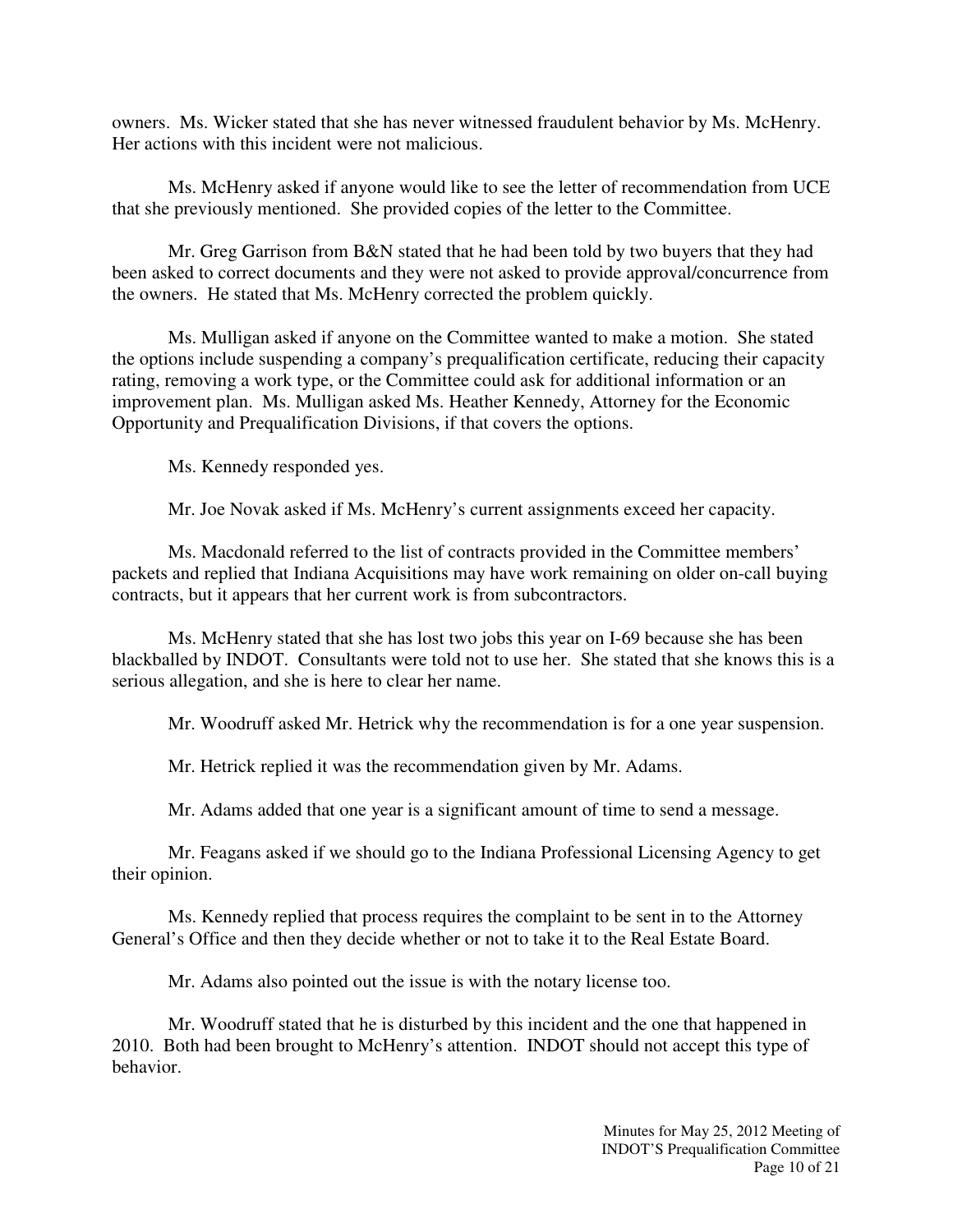Mr. Kicinski stated that this is not a court. He asked if the attorneys present in the meeting would consider Indiana Acquisition's actions illegal.

Mr. Paul stated that there was fraud; however, he is not sure if we could prove malice.

Ms. McHenry stated that she did not remember the details of the 2010 incident. She did not know that it was going to be brought up in this meeting. She stated that she would have to rely on what ORE said happened with that incident.

Mr. Kicinski asked if Ms. McHenry received a copy of the packet.

Ms. Mulligan stated that the notice to Ms. McHenry did not include the 2010 incident, but the Committee generally allows for additional information to be presented. The INDOT owner office submits the issue for consideration, and it is distributed to the Committee members two to three days before the meeting. We generally do not provide that information to the contractor or consultant prior to the meeting, unless we are asked. We do provide the packet to the contractor or consultant at the beginning of the meeting.

Mr. Yao asked if Indiana Acquisition is suspended, can they continue current work.

Ms. Mulligan replied yes, the suspension applies to new contracts.

Ms. McHenry stated that she has had no new work since January because she was blackballed by INDOT.

Ms. Mulligan stated that if there is to be disciplinary action, the Commissioner makes the final decision. The Committee makes a recommendation to the Commissioner.

Mr. Woodruff made a motion to recommend to the Commissioner to suspend Indiana Acquisition's prequalification for twelve months.

Mr. Kicinski seconded the motion.

Six of the Committee members voted in favor of the motion. Mr. Novak voted nay.

Ms. Mulligan explained that the recommendation will go to the Commissioner. The Commissioner has the ability to accept or reject the recommendation made by the Committee. A letter will go to Indiana Acquisition if the Commissioner accepts the Committee's recommendation. Indiana Acquisition will have an opportunity to appeal. The appeal process is included in the back of the INDOT Consultant Prequalification Manual.

Ms. Mulligan opened the floor to any other comments.

Mr. Novak stated that he would have been willing to impose a reduction but did not want to go as far as suspension.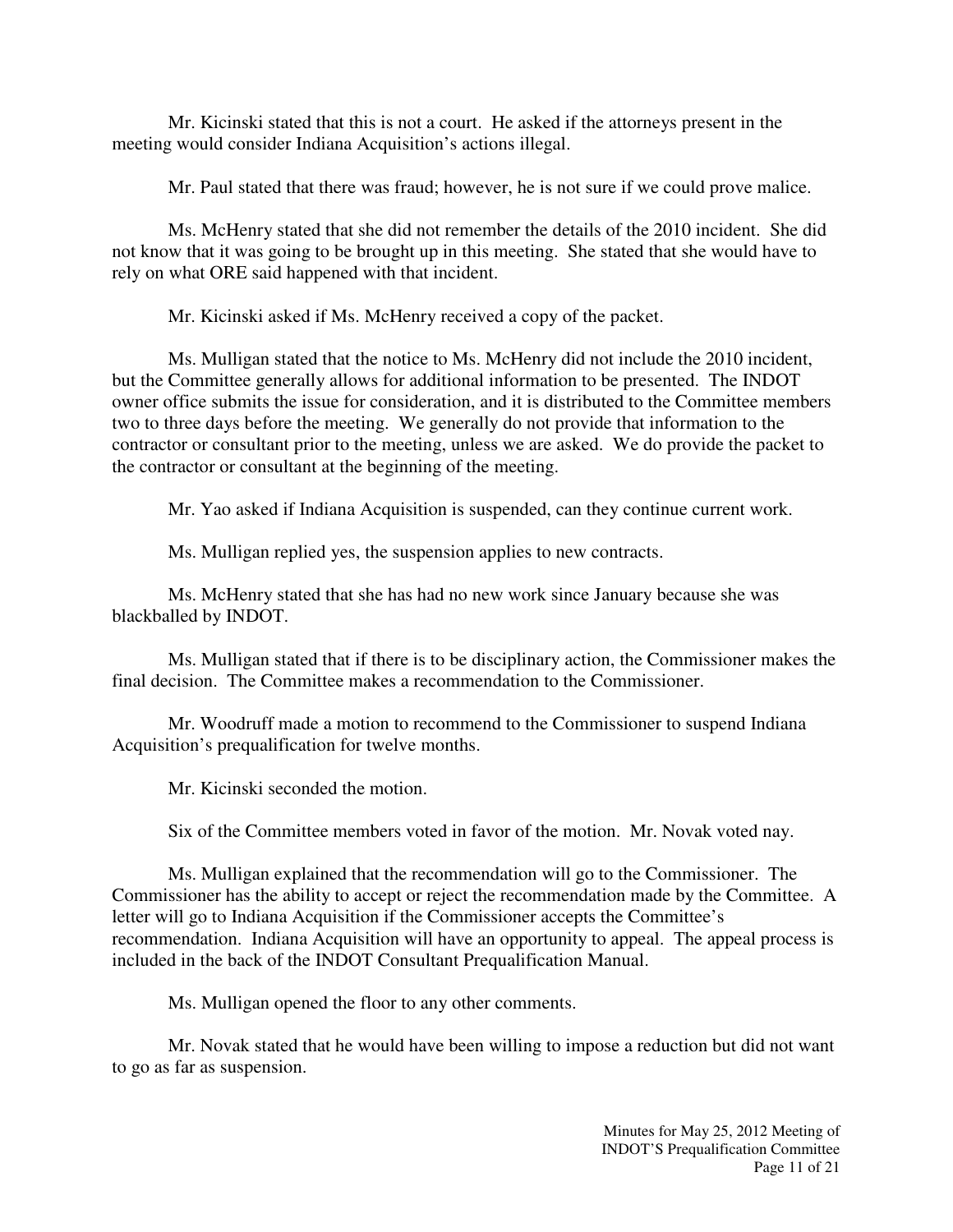Ms. Mulligan called for a five minute break.

4. Pavement Maintenance Systems, LLC - Compliance with On-the-Job Training Program, DBE Utilization Requirements on Contracts RS-33287 and RS-33301, and Consideration of Prequalification Application

Ms. Mulligan reconvened the Committee meeting at 2:28 p.m. Ms. Mulligan introduced the item regarding Pavement Maintenance Systems, LLC (Pavement Maintenance). Ms. Mulligan explained that INDOT will present first and then Pavement Maintenance will have the opportunity to respond. Ms. Mulligan introduced Ms. Susan Miles, Contract Compliance Manager, in INDOT's Economic Opportunity Division.

Ms. Miles stated that there are a few issues with Pavement Maintenance's compliance with the On-the-Job Training (OJT) program. The OJT program is mandated by the Federal Highway Administration (FHWA). It focuses on the advancement of females and minorities in the construction trades. All federally funded construction contractors with INDOT are required to comply. Ms. Miles explained that prior to the end of 2011 she found discrepancies in the hours reported by Pavement Maintenance. She found that a female was working some hours in the office, instead of in the field. EOD asked Pavement Maintenance to provide certified payrolls. Pavement Maintenance reported that Stacy Hill worked 1480 hours and Guadalupe Gonzalez worked 1310 hours. The documented hours on the OJT report did not match the certified payrolls. Per the certified payrolls, Stacy worked 203.25 hours and Guadalupe worked 456.75 hours.

Ms. Miles stated that she asked for certified payrolls on multiple occasions for all weekly OJT reports. EOD met with Pavement Maintenance. Ms. Miles finally received twelve reports on contract RS-33287 on May 17, 2012. The certified payrolls showed prevailing wages paid on some hours, plus hours were included for shop and office work.

Ms. Miles stated that Pavement Maintenance was at the OJT training. The contractors were directed to submit their 2012 OJT agreement by April 1, 2012. Ms. Miles added that Pavement Maintenance submitted the agreement late and had asked EOD if it was acceptable. EOD requested some changes to the document. Pavement Maintenance resubmitted it again last night, and Ms. Miles reviewed it and requested additional changes. She reported that it was submitted again this morning, but she had not reviewed it yet. Ms. Miles stated that the 2011 OJT agreement was submitted by Pavement Maintenance in July of 2011, which was a late submission.

Ms. Miles reported on Disadvantage Business Enterprises (DBE) issues with Pavement Maintenance on two contracts. INDOT let Contract RS-33287 on January 12, 2011 for \$502,749.98 with a 4% DBE goal. The Affirmative Action Certificate (AAC) submitted with Pavement Maintenance's bid listed Indiana Sign and Barricade, Inc. (Indiana Sign), MAS Markers, Inc., and Major Engineering and Land Surveying as the DBE subcontractors on the contract. INDOT issued the Notice to Proceed on February 11, 2011. INDOT held the preconstruction meeting on April 21, 2011. It was brought to EOD's attention late last fall that Pavement Maintenance did not use Indiana Sign. Pavement Maintenance did not meet their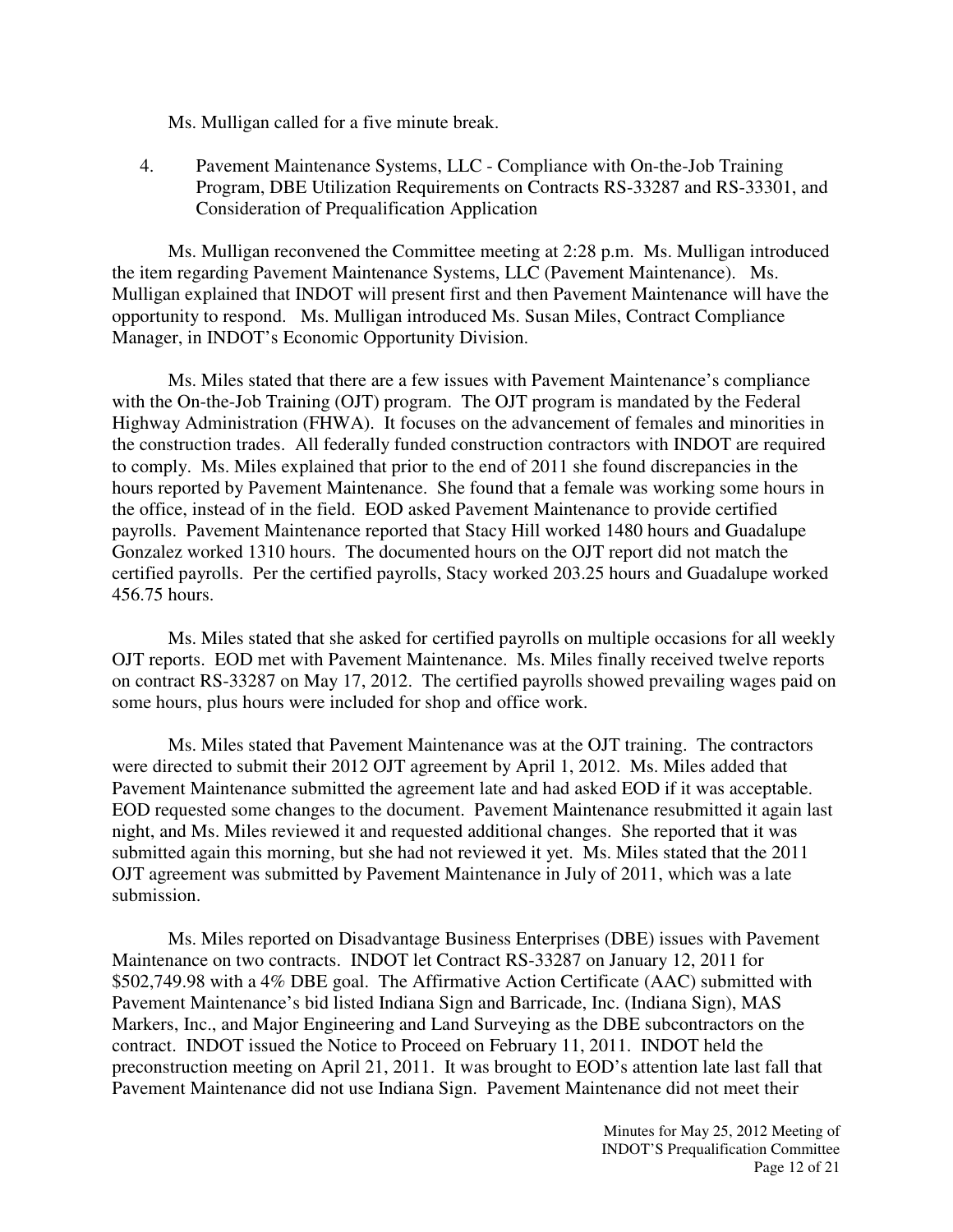DBE goal. Indiana Sign had ordered supplies for the contract and because they were not used on the contract, they are out \$30,000.

Ms. Miles reported that INDOT let Contract RS-33301 on July 13, 2011 for \$845,580.76, and it had a 4% DBE goal. The Affirmative Action Certificate (AAC) submitted with Pavement Maintenance's bid listed K & S Markers, Inc., Major Engineering and Land Surveying, Karen Haan, Inc. (Haan), and Hoosier Bulk Transport. When Haan was asked to sign the DBE-3 form at the end of the contract, she was surprised to learn she was a DBE listed on the contract. Haan was not utilized on the contract.

Ms. Mulligan turned the floor over to Pavement Maintenance.

Mr. Dave Blackburn introduced himself and others from Pavement Maintenance. He is the President of Asphalt Materials, Inc. (AMI), which is the parent company of Pavement Maintenance. Mr. Mark McCollough works in business development for AMI and Pavement Maintenance, Mr. Stewart Schwikart is a Vice President and runs Pavement Maintenance, and Mr. Doug Felton works in human resources at Heritage Group and is Vice President at Pavement Maintenance.

Mr. Felton addressed the Committee on the OJT issues. He stated that he thought all of the certified payrolls had been provided. Mr. Felton acknowledged that he received an email from EOD in January mentioning the discrepancies. Mr. Felton stated that Pavement Maintenance was unclear on what hours should be reported. They did not realize that travel time should not have been included. The weekly OJT reports included all hours. The certified payrolls only included hours paid the prevailing wage rate. He stated that on previous contracts they reported the OJT hours, but the payroll hours were not reported. He stated that Pavement Maintenance now understands that they are only to report prevailing wage hours on the OJT reports.

Mr. Felton admitted that Pavement Maintenance missed the April 1<sup>st</sup> deadline to submit the OJT agreement. Pavement Maintenance sent it in after Ms. Miles reminded them to do so. He stated that Pavement Maintenance is thinly staffed, which is not a good excuse. They knew the deadline was April  $1<sup>st</sup>$ . They were busy with other things.

Mr. Felton stated that he had all of the certified payrolls with him, and he can provide them to EOD, if needed.

Ms. Mulligan opened the floor to questions from Committee members.

Mr. Kicinski asked if Pavement Maintenance is a new company or part of the Heritage Group.

Mr. Felton replied that Pavement Maintenance is in its fourth year of business.

Ms. Mulligan explained that there is confidential prequalification information in the member's packets, including Pavement Maintenance's prequalification history and an email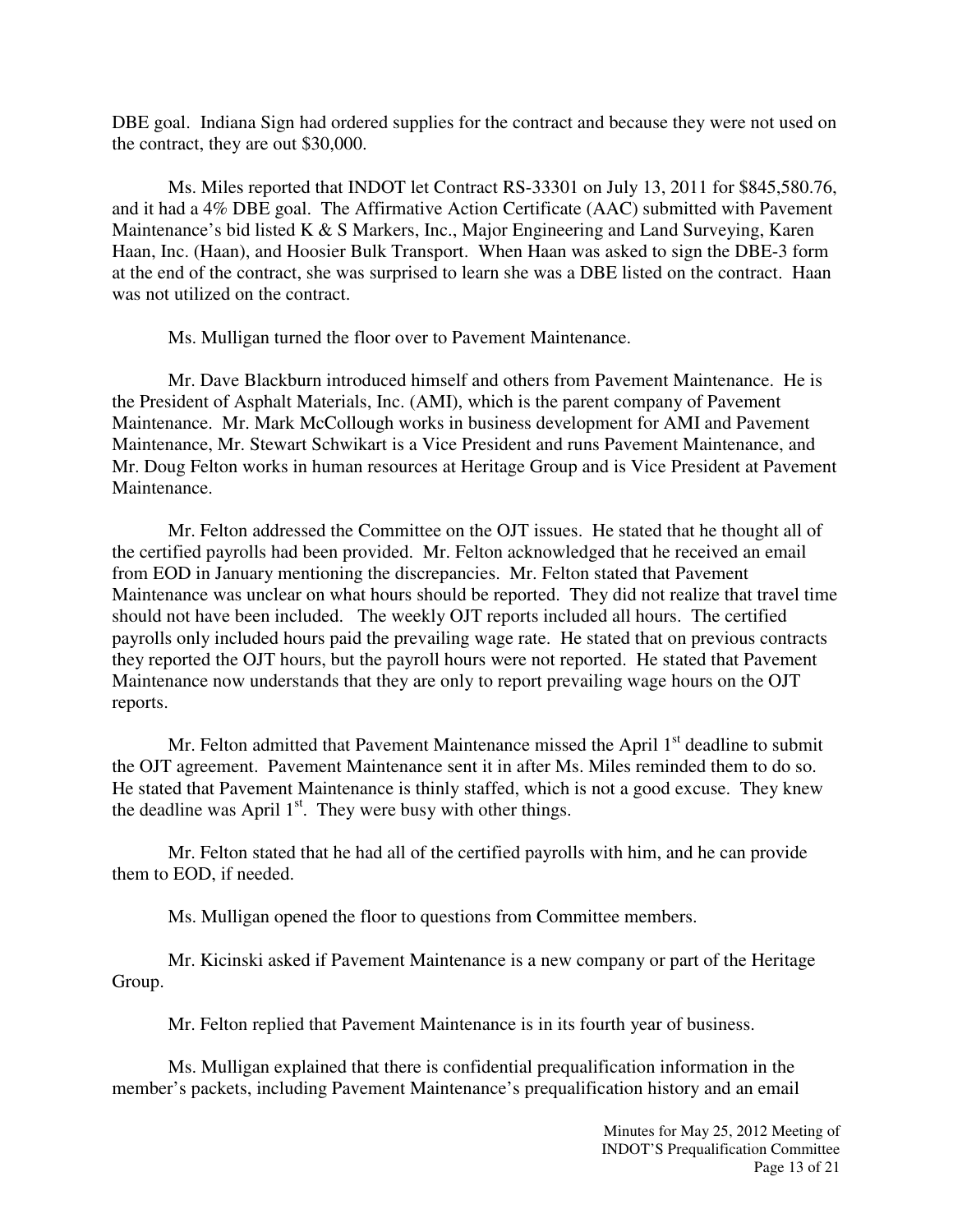from the Prequalification Auditor giving an update on their pending application. The Prequalification Division is asking the Committee for a recommendation on what to do with the pending application. Please be aware that anything marked confidential will not go to the public.

Mr. Feagans asked EOD if all contractors go through the OJT training each year or is it just new contractors.

Ms. Miles replied that the training is offered annually to all contractors and that she is available to answer questions one-on-one.

Mr. Woodruff asked if all paperwork has now been submitted.

Ms. Miles replied that there is some missing paperwork, including some missing certified payrolls.

Mr. Felton stated that Pavement Maintenance does not generate certified payrolls if there are no prevailing wages. He stated that Ms. Miles asked for payrolls for specific weeks. Pavement Maintenance provided that information. They asked if other things were missing, but got no response.

Ms. Mulligan stated that Pavement Maintenance submitted the latest OJT agreement this morning. We don't know if there are still issues with it until it is reviewed. There are still issues with certified payrolls.

Mr. Ratliff asked Ms. Miles to clarify that the information received has been inaccurate, incomplete, and not on time.

Ms. Mulligan asked Ms. Miles approximately how many contractors submit their application on time.

Mr. Josh Wise, Contract Compliance Specialist from EOD, replied that approximately 60 to 65 contractors out of 87 turned their OJT agreements in on time.

Mr. Miller asked what Pavement Maintenance's goal was for 2011.

Ms. Miles replied 600 hours in 2011.

Mr. Yao asked if last year was Pavement Maintenance's first year in the OJT program.

Ms. Miles replied no, it is Pavement Maintenance's third year. She stated that she was not the Contract Compliance Manager two years ago. The overall goal of the OJT program is for the apprentices to gain experience by working enough hours to obtain their journeyman cards, if they so choose.

Mr. Woodruff asked what the incentive is for contractors to be in the program.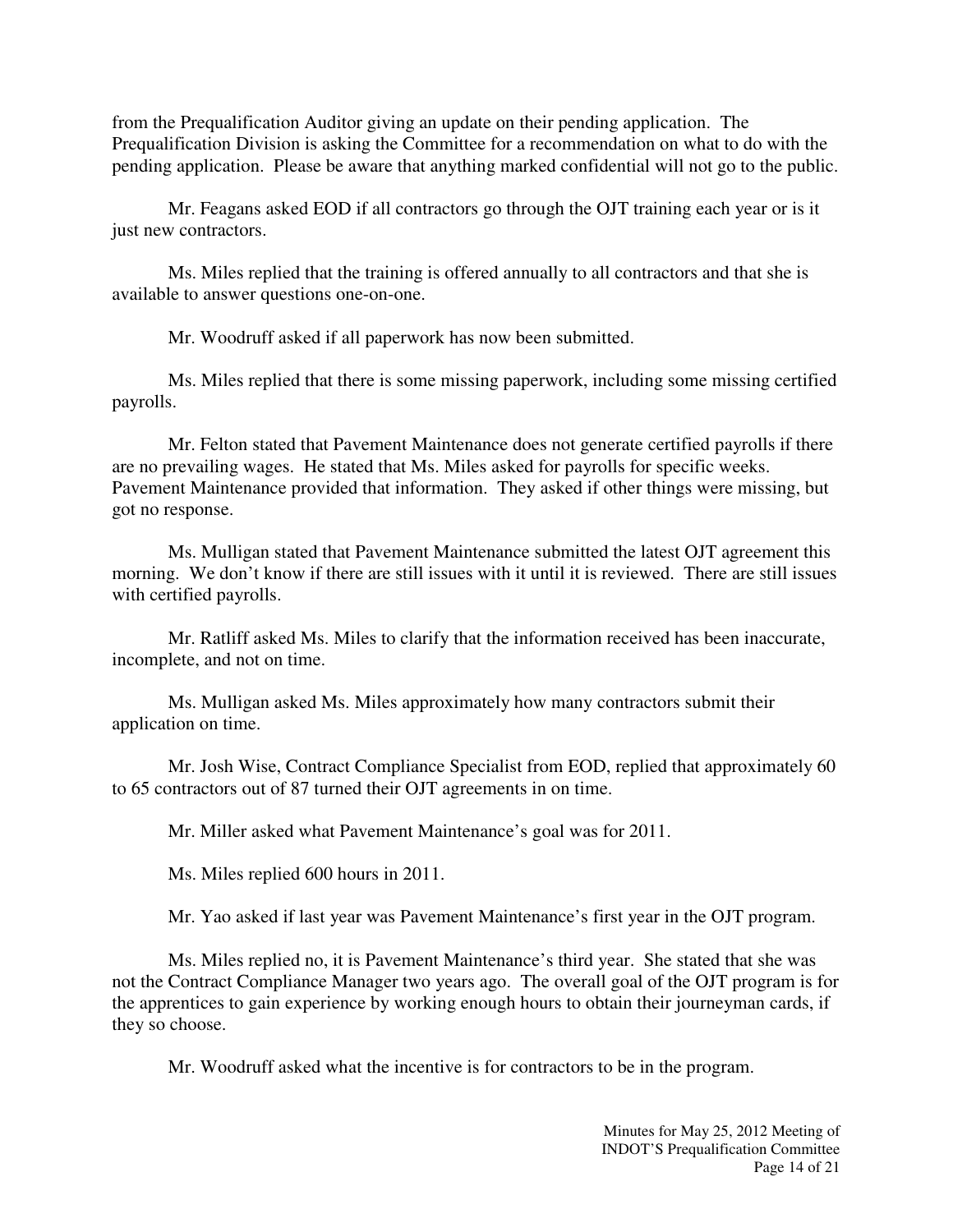Ms. Miles replied that it is a FHWA program that is for the advancement for females and minorities. It is required for contractors that have had federally funded contracts. The majority of INDOT contracts are federally funded. If contractors want to work for INDOT, then they will have to follow the specified guidelines.

Mr. Kicinski asked if the program is contract specific.

Ms. Mulligan stated that if a contractor was awarded a federally funded contract and was not already in the program, then they would have to enroll in the program for the current year.

Mr. Felton stated that Pavement Maintenance can recalculate the hours for 2011.

Mr. Blackburn reported that the program is different from state to state. Pavement Maintenance does a lot of work in Michigan and their program is different. INDOT's program is union oriented. Pavement Maintenance is not a union contractor. They do not have journeymen. It is difficult to apply the program as a non-union contractor.

Mr. Blackburn stated that in regard to contract RS-33287, Indiana Sign was not available to do the work required due to a scheduling conflict. Haan took on the work. The line removal was done by Gridlock. They paid over \$17,000 to DBE subcontractors, which calculated to 3.39% of the total. Taking into account a project overrun of \$25,000, the percentage increased to 3.6% of the total. Still the contract ended up being short of the 4% DBE goal.

Mr. Blackburn stated that Pavement Maintenance did not acquire the written consent from INDOT to change DBE's for the contract. They have no excuse, other than they did not realize that they needed to get approval. They utilized another DBE subcontractor for part of the job.

Mr. Woodruff asked Ms. Schutt of Indiana Sign if it was true about the scheduling.

Ms. Schutt replied that she did not think they were asked if they were available. She stated she called Pavement Maintenance to see when they would be needed. She stated that she was told it did not matter if the DBE goal was met.

Mr. Blackburn asked Ms. Schutt who she spoke to at Pavement Maintenance.

Ms. Schutt replied that she spoke to the person who answered the phone, and she believed her name was Kimberly. No one from Pavement Maintenance called her back. She stated that it is a federal requirement to notify INDOT if the contractor is changing DBE subcontractors.

Ms. Schutt stated that the signed subcontract with Pavement Maintenance states that they are to provide five to eight days notice before each job.

Mr. Blackburn stated that Pavement Maintenance was told that Indiana Sign was too busy.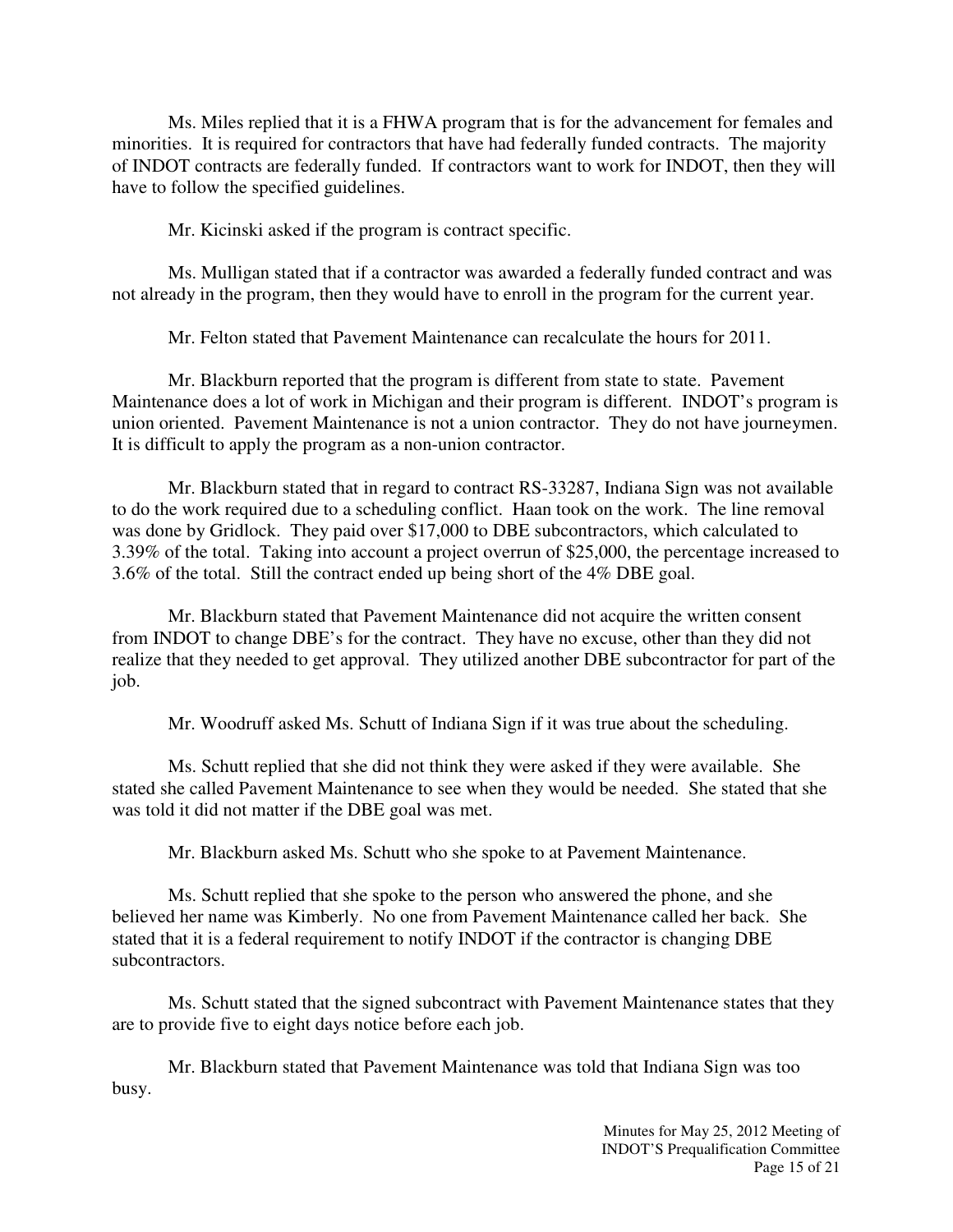Ms. Mulligan asked if there were any other questions on that contract or the other contract.

Mr. Blackburn stated that INDOT advertised contract RS-33301 three times and awarded it on the third letting. Haan had submitted a bid to Pavement Maintenance on the first and second lettings, but they did not have a third bid. This was a mix up. They had Haan's bid listed in their file. When Haan was contacted, she was unable to perform the work. Pavement Maintenance then called Work Zone, and they were able to do the pavement markings. The DBE goal was met. The total paid to DBE subcontractors was over \$49,000, which calculated to 5.84% of the contract total, which exceeded the 4% DBE goal. Mr. Blackburn stated again that Pavement Maintenance did not realize that they were required to contact INDOT about changing the DBE subcontractors.

Ms. Mulligan asked if the DBE -3 forms have been submitted to INDOT.

Mr. Blackburn replied yes, they have one or two of them.

Ms. Miles asked when it was submitted.

Mr. Blackburn replied that the DBE-3 forms were sent to the Fort Wayne District on November 30, 2011.

Ms. Miles reported that she had not seen them.

Mr. Feagans asked about the contract being let three times.

Mr. Blackburn replied that INDOT did not award it the first time. There were no bidders the second time, due to the fact that the qualified bidders were not prequalified at the time.

Mr. Ratliff asked for clarification on contract RS-33301. He asked if Haan did not do the work on the contract.

Mr. Blackburn replied no.

Ms. Mulligan stated that when a contractor submits their bid, the contractor submits the AAC with pre-bid commitments. She asked if there were other questions or comments.

Mr. Kicinski asked if there is a problem changing DBE utilization during the project.

Ms. Mulligan replied that the contractor needs to get approval from INDOT to change the DBE commitment. The contractor also has to notify the subcontractors and give them five days notice and a chance to reply when requesting a change. The DBE-3 has to be filled out at the end of the contract. INDOT submits all DBE-3s to FHWA and has to explain any discrepancies.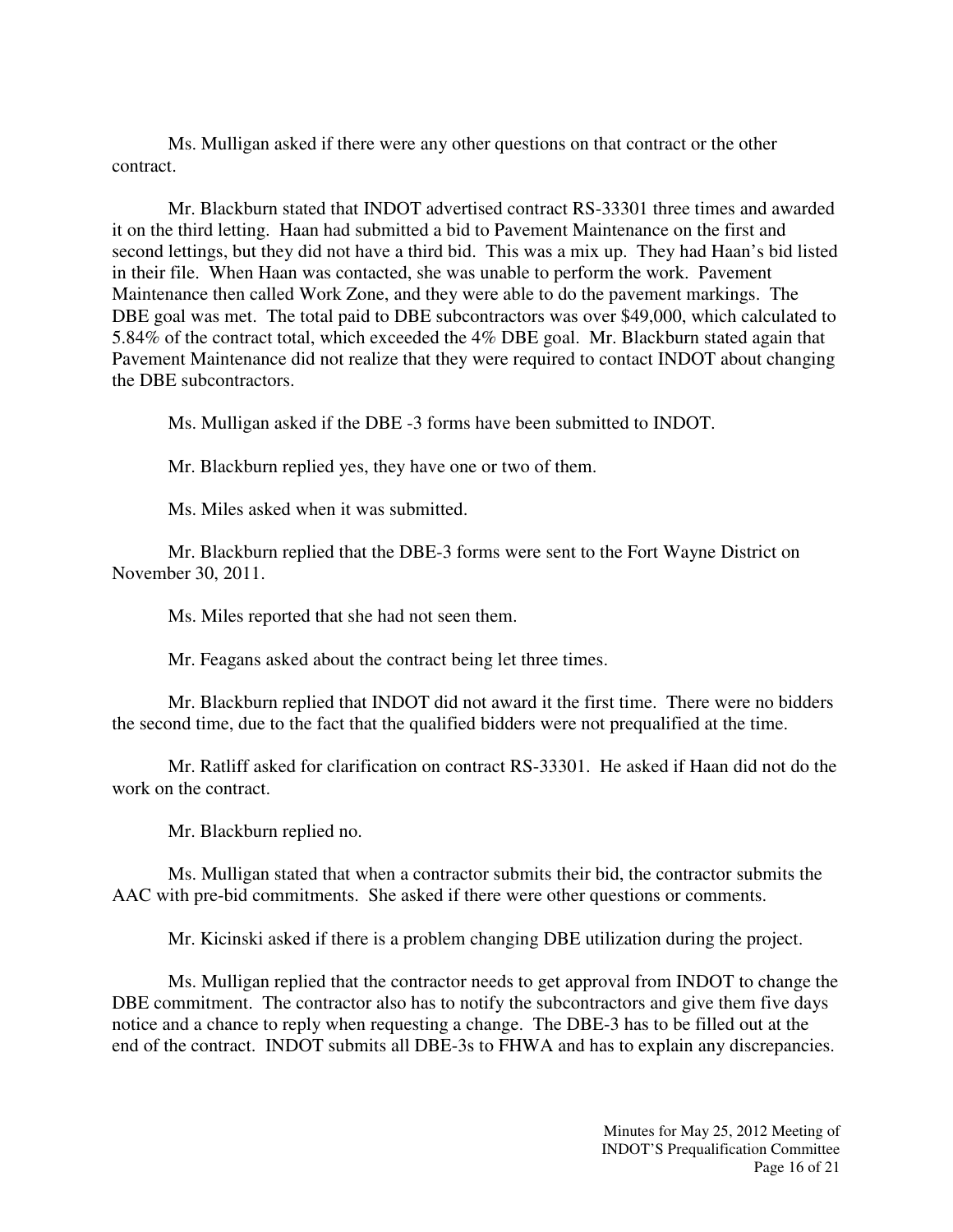Mr. Kicinski suggested that we move forward with prequalification and keep this information in Pavement Maintenance's file in case there are any other issues.

Mr. Woodruff stated that he is inclined to not prequalify Pavement Maintenance until they submit all required paperwork.

Mr. Ratliff suggested perhaps applying a capacity reduction.

Mr. Novak stated he agrees with applying a capacity reduction.

Ms. Mulligan stated that Pavement Maintenance currently has a 30% experience reduction factor (ERF), based on being a new contractor. Ms. Mulligan further explained, that she would recommend that the Committee not prequalify Pavement Maintenance until their OJT paperwork issue is resolved.

Mr. Feagans asked if we are looking at Pavement Maintenance's prequalification now.

Ms. Mulligan reported that Pavement Maintenances' prequalification status expired on April 30, 2012. Pavement Maintenance submitted the renewal application after the application expired. She stated that this is different than a contractor that is currently prequalified.

Mr. Kicinski asked if there were more than the one CR-2 in the file.

Ms. Macdonald replied that there is just one CR-2 in the file.

Ms. Mulligan stated that INDOT requires that the DBE contractor perform the work that they bid. There is a concern that Haan was listed without an agreement.

Mr. Kicinski stated that it would be a problem if it was Pavement Maintenance's intent.

Ms. Mulligan stated that the federal regulations require that a contractor has to list a reason why they aren't using the DBE and inform INDOT and the DBE. The DBE contractor is suppose to receive a five day notice as to why they are not being used.

Mr. Ratliff moved to recommend to the Commissioner to suspend Pavement Maintenance's prequalification until the OJT issues are resolved to EOD's satisfaction, then set the capacity to \$1 million.

Mr. Kicinski stated that he agrees with Mr. Ratliff that Pavement Maintenance's bidding capacity should be reduced.

Mr. Woodruff asked what the Committee recommended for the other contractors brought before the Committee with DBE issues.

Ms. Mulligan replied that in one case a DBE trucking company was underutilized, and the prime contractor was brought before the Committee. In that case, although the prime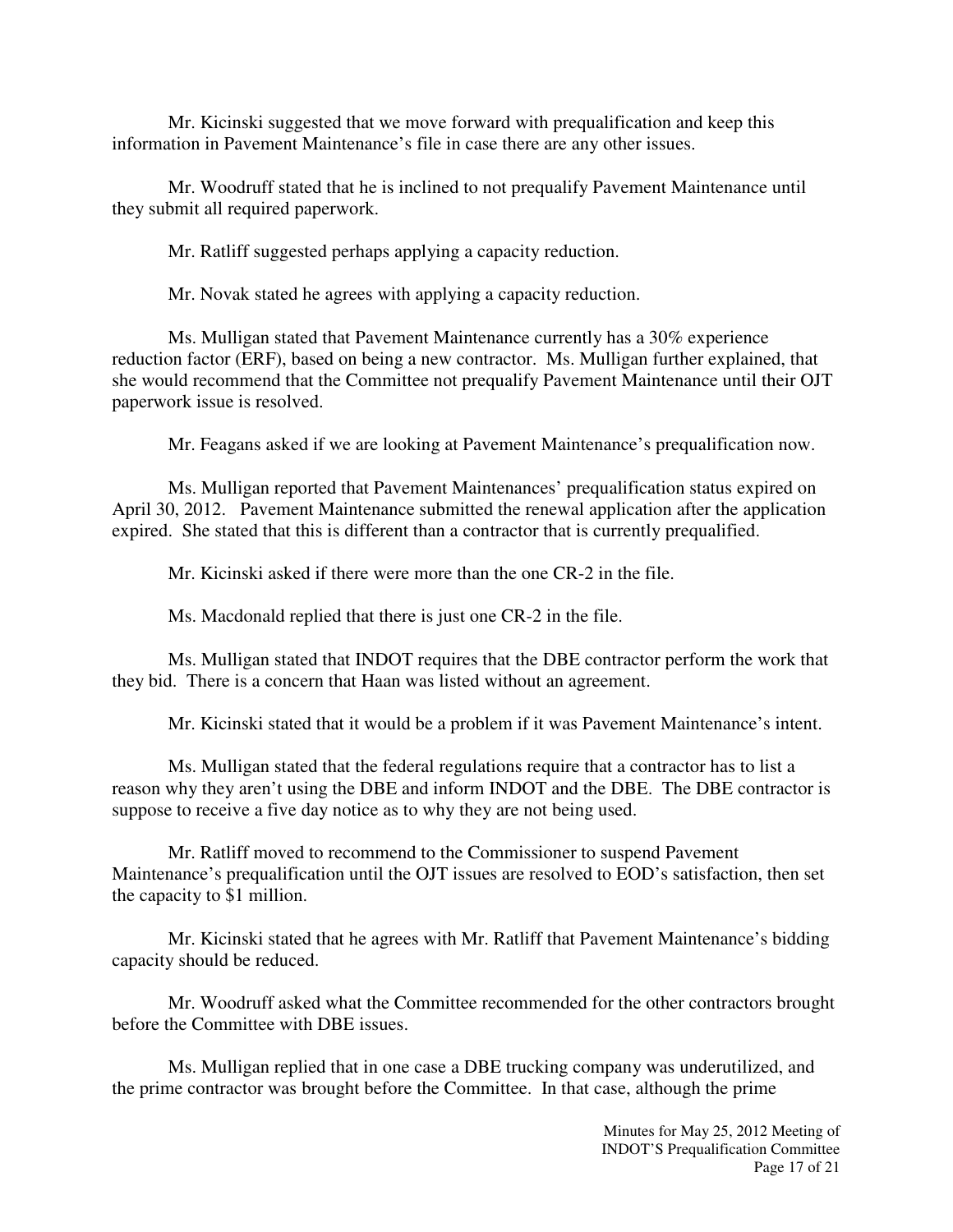contractor asked if they should commit to using the DBE on future contracts, INDOT could not require such a commitment or allow work on a different contract to be reported to the contract in question.

Mr. Ratliff stated that another option could be to allow Pavement Maintenance to work for another year without reducing the capacity any further, then review this issue in a year.

Ms. Mulligan stated that the Committee can recommend placing a time limit on the penalty. We can always ask a contractor back to the Committee for any issue.

Ms. Macdonald stated that a contractor's aggregate (bidding capacity) is reduced by the amount of the contractor's unearned work. That includes unearned work with any party, including other state DOT's, LPA's, and private contracts. She stated that Pavement Maintenance's unearned work may be above \$1 million. As a relatively new contractor, Pavement Maintenance currently has a 30% reduction to their capacity.

Mr. Woodruff stated that the Committee should be careful. He stated he is not happy that Pavement Maintenance does not have their paperwork in order and that they did not use Indiana Sign; however, we don't want to shut Pavement Maintenance out of working in Indiana.

Mr. Feagans asked if there is a staff recommendation.

Ms. Mulligan stated that her recommendation is that the prequalification be suspended until the OJT issues for both 2010 and 2011 are resolved. We also would like to see a reduction. She stated that if these issues have occurred due to Pavement Maintenance being thinly staffed, then perhaps this would give them time to catch up.

Mr. Kicinski asked if the Committee wanted to consider a reduction above 30%.

Ms Macdonald added that the standard 30% is automatically applied to new contractors. We usually do not start reducing that factor until we start seeing CR-2s.

Mr. Novak stated that Pavement Maintenance is way under capacity, and they are still showing troubles.

Ms. Mulligan stated that the Committee can recommend to either approve the pending application with the current 30% capacity reduction or increase the experience reduction factor (thereby reducing the capacity more), or deny prequalification for a period of time or until the issues are resolved.

Mr. Feagans suggested that Pavement Maintenance's bidding capacity be reduced to 10% below last year's aggregate.

Mr. Miller stated that failure to follow DBE rules is a serious matter and suggested to amend the motion to recommend the capacity be limited to \$5 million.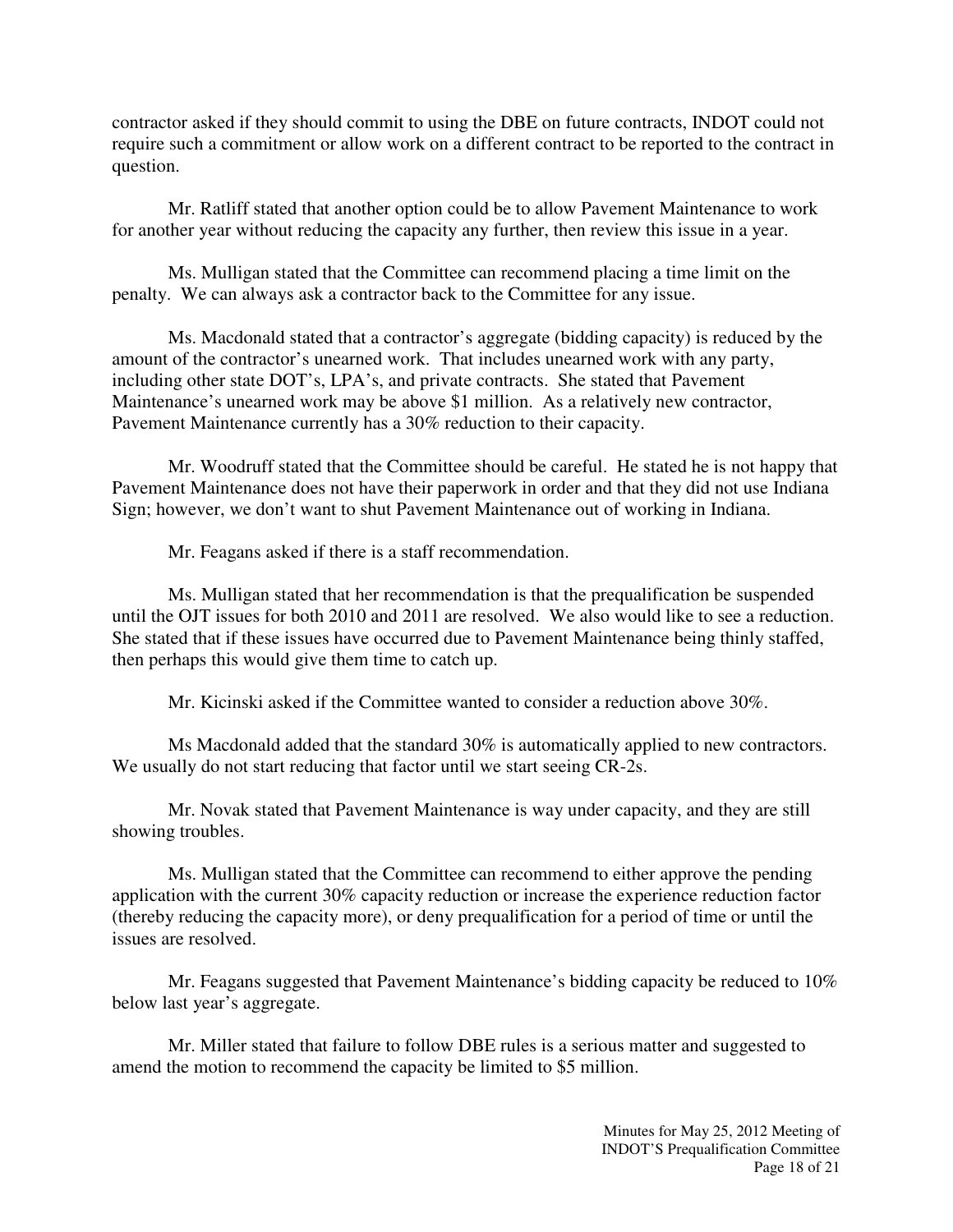Mr. Blackburn stated that Pavement Maintenance does most of their work in Michigan, and that capacity would not allow them to bid in Indiana.

Ms. Mulligan stated that it is easier for the Prequalification Section to apply the experience reduction factor than set an aggregate limit.

Mr. Blackburn stated that Pavement Maintenance has had twelve other projects with INDOT with which they have not had any problems.

Ms. Mulligan asked if those other contracts had DBE goals.

Mr. Blackburn replied yes, some of the contracts had DBE goals.

Mr. Miller stated that the Committee needs to see CR-2s from other projects.

Ms. Mulligan stated that reconvening to review CR-2s is another option.

Ms. Macdonald stated that she queried the districts for any outstanding CR-2s.

Mr. Novak stated that if the Prequalification Section has not received the CR-2s, then we probably will not get quality CR-2s for past work. He stated that he would like to avoid reconvening.

Mr. Woodruff stated that he would like to see CR-2s from other projects and that the OJT paperwork has been submitted and accepted.

Mr. Novak stated that he would prefer to extend the period of suspension rather than reduce the capacity.

Ms. Mulligan asked for a new motion. She thought there had been two attempts at revisions since the original motion.

Mr. Novak made a motion to recommend suspending Pavement Maintenance's prequalification for the latter of: 1) the time it takes to resolve the OJT issue with EOD; or 2) six months and apply a 40% capacity reduction.

Mr. Woodruff stated that he would prefer to recommend a suspension of Pavement Maintenance's prequalification for six months that will not start until the OJT issues are resolved, and then apply the 40% capacity reduction.

Mr. Novak stated that he agrees with Mr. Woodruff's amendment to the motion.

Mr. Woodruff responded this gives Pavement Maintenance an incentive to get the paperwork done sooner.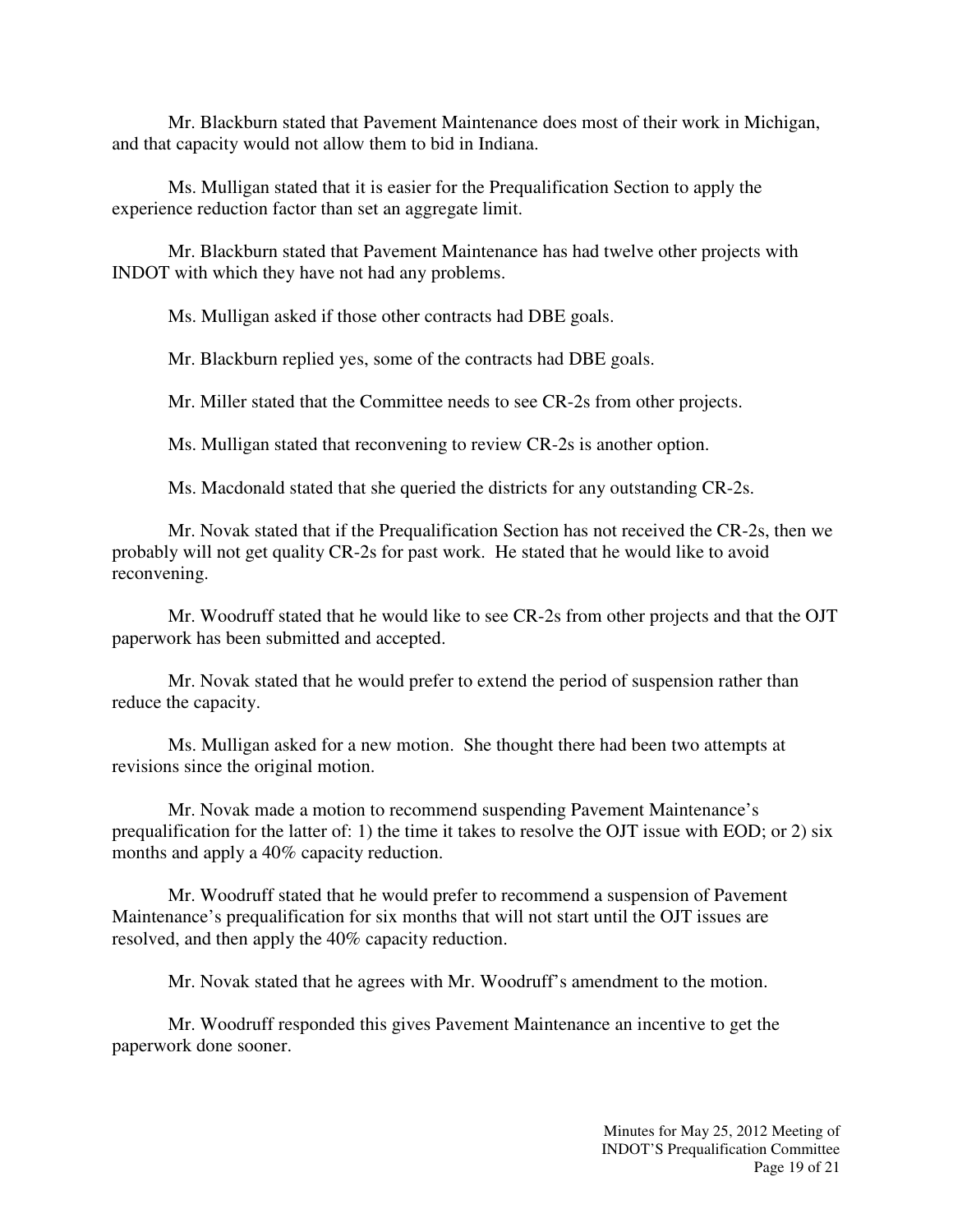Ms. Mulligan stated that the Prequalification application will not be processed until Ms. Miles reports that all the OJT issues are resolved.

Ms Mulligan added that because this is a pending application, the six month suspension with 40% capacity reduction would be a recommendation to the Commissioner. We do not have to wait until the OJT issues are resolved. We can go ahead and get the recommendation to the Commissioner now.

Mr. Feagans stated that he would like to see a higher capacity reduction.

Mr. Woodruff stated that if Pavement Maintenance resolves the OJT issue, we do not want to keep them from getting work. He stated that we want Pavement Maintenance to become a good partner with INDOT.

Mr. Kicinski stated that if other problems come up, we can bring them back to the Committee.

Mr. Woodruff stated that he thinks we will not see them back.

Mr. Feagans stated he will second Mr. Woodruff's motion.

Mr. Blackburn asked if the trigger for the approval is to come from Ms. Miles.

Ms. Mulligan stated that she can be contacted directly if the review is not done in a reasonable amount of time, but she is confident Ms. Miles will perform the review in a reasonable time.

Mr. Blackburn stated that a six month suspension would kick Pavement Maintenance out of 2013 work. He stated that microsurfacing lettings are in November, December, and January.

Mr. Novak stated that microsurfacing projects could be let in any month. They are not targeted for a specific time of year.

Ms. Mulligan stated that Pavement Maintenance will have the right to appeal. The appeal process is defined in the Indiana Administrative Code prequalification rules that are posted on our website.

Ms. Schutt stated that she has been in the DBE program since 1984. The DBE piece is important. She stated she would like to acknowledge that the Committee is taking this seriously. Indiana Sign ordered \$30,000 worth of materials for the job. They had the material but Indiana Sign was not utilized on the project. She stated that Indiana Sign had to eat the loss, because they did not use it within the year. Ms. Schutt stated that there are lots of people who would be happy to help explain the DBE process to Pavement Maintenance.

Ms. Mulligan called for a vote. All Committee members voted in favor of the motion. Ms. Mulligan stated that the motion carries.